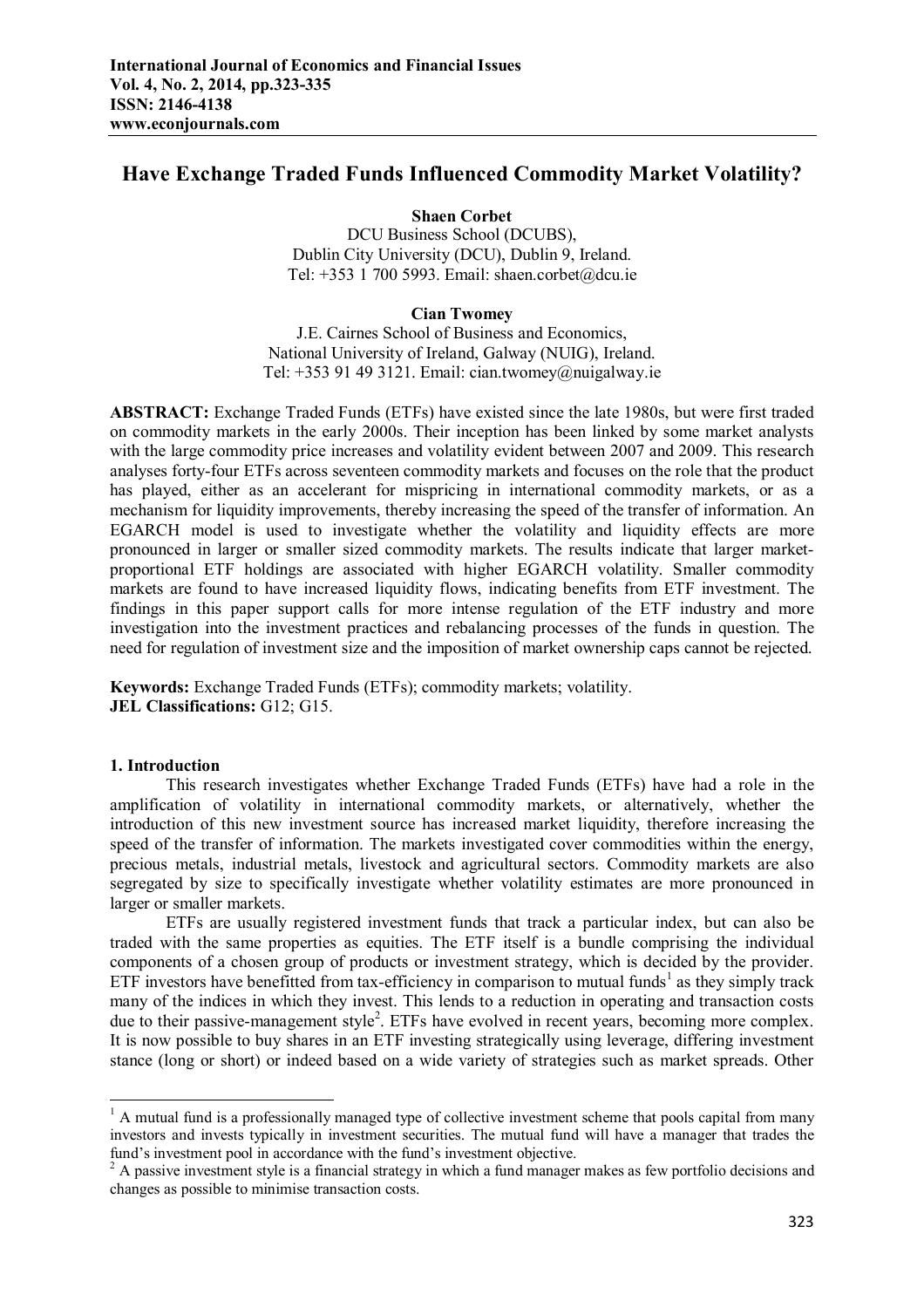benefits of ETF investment have been identified through the opportunities for investors to enter markets they otherwise could not have, due to high market entry costs and required minimum margin levels. But the creators of the ETF mitigate these issues by pooling the multiple investments together and selling the shares of their chosen strategy to the investors in a secondary market.

Between 2005 and 2010, ETFs trading volume increased threefold to account for approximately thirty per cent of commodity markets trading volume. This trend has continued into 2012 and 2013 where ETFs account for approximately forty per cent of total commodity trading (Financial Times, 2013). The Investment Company Institute in 2010 believed that more than \$780 billion was invested across all ETFs (Milonas and Rompotis, 2010). As of December 2013, the four largest commodity ETFs in the world controlled nearly \$51 billion in assets under management. These ETFs include the SPDR Gold Trust (\$32.8 billion), the iShares Gold Trust (\$6.6 billion), the iShares Silver Trust (\$6.3 billion) and the PowerShares DB Commodity Index Tracking Fund (\$1.7 billion).

Some issues have been identified in commodity markets after the arrival of ETFs. Volatility has been identified as the primary area where ETF investment may have a direct impact (FSA, 2011) through market dominating factors, as ETFs can sometimes possess monopoly holdings within a market. The Financial Services Authority (FSA) claim that the rapid growth of the ETF markets has led to a high level of innovation in this product area. They find that this created further risks due to a lack of investor understanding, that is, investors do not understand the true differences between product types in terms of investment strategies, complexities, tax status and underlying risk. Counterparty and collateral risk is found to be mostly associated with ETFs as opposed to other investment funds, with conflicts of interest commonly uncovered due to the structure of the product. The FSA raised strong concerns based on the legal structure of ETFs, that are mostly based in the domicile state, rather than the state in which the product is being directly offered. The United States Commodity Futures Trading Commission (CFTC) chairman Gary Gensler stated in August 2009, that 'position limits should be consistently applied and vigorously enforced' and that 'position limits promote market integrity by guarding against concentrated positions'. These comments were made in direct response to reports based on negative effects stemming from the size of ETF investment. ETFs themselves must comply with the applicable provisions of the Investment Company Act 1940 and exemptive orders issued under the Act. The research in this paper specifically focuses on the volatility of these identified commodity markets.

Tang and Xiong (2012) found that ETFs are associated with an increase in cross-commodity market correlation because findings based on international markets are not evident in Chinese commodity markets, which are not available to foreign investment. Therefore, ETFs cannot enter Chinese markets to purchase underlying commodity components to create their funds. On a direct market impact level, from 1986 to 2004, the return correlation of soybeans and West Texas Intermediate oil was almost zero. Since commodity ETFs were first introduced in 2004 and have subsequently grown as a trading product, this correlation has increased to 0.6. Similarly, from near zero correlation, the arrival of ETFs has been linked with increased correlation in the markets for oil and cotton  $(0.5)$ , oil and live cattle  $(0.4)$  and oil and copper  $(0.6)$ . These correlation increases have been directly linked to mixed commodity ETFs, where an increase in demand creates greater investment into the underlying components simultaneously, therefore providing a mechanism for commodity market correlations to synchronise. As ETFs grow, this correlation increase will also continue to grow.

This research focuses specifically on volatility changes in commodity markets after the arrival of significant ETF investment in 2004. EGARCH methodologies are used to identify specific volatility changes in the periods before and after the arrival of ETF investment. These same volatility estimates are then analysed in terms of the size of the commodity market in which the ETF has invested to identify volatility differences based on market size.

From a policy perspective, it is vital to understand the effects that ETFs have had on the volatility of commodity markets. If it is the case that ETFs are found to have directly influenced volatility, it may be necessary for regulatory bodies to implement regulatory changes to mitigate any potential effects. For example, if it is found that ETFs are negatively impacting market functionality, then policy response must focus on position limits, short-selling limits and margin limits for ETFs.

The rest of this paper is organised as follows: section two presents an overview of the identified issues with ETFs as a trading product, while presenting the associated previous literature.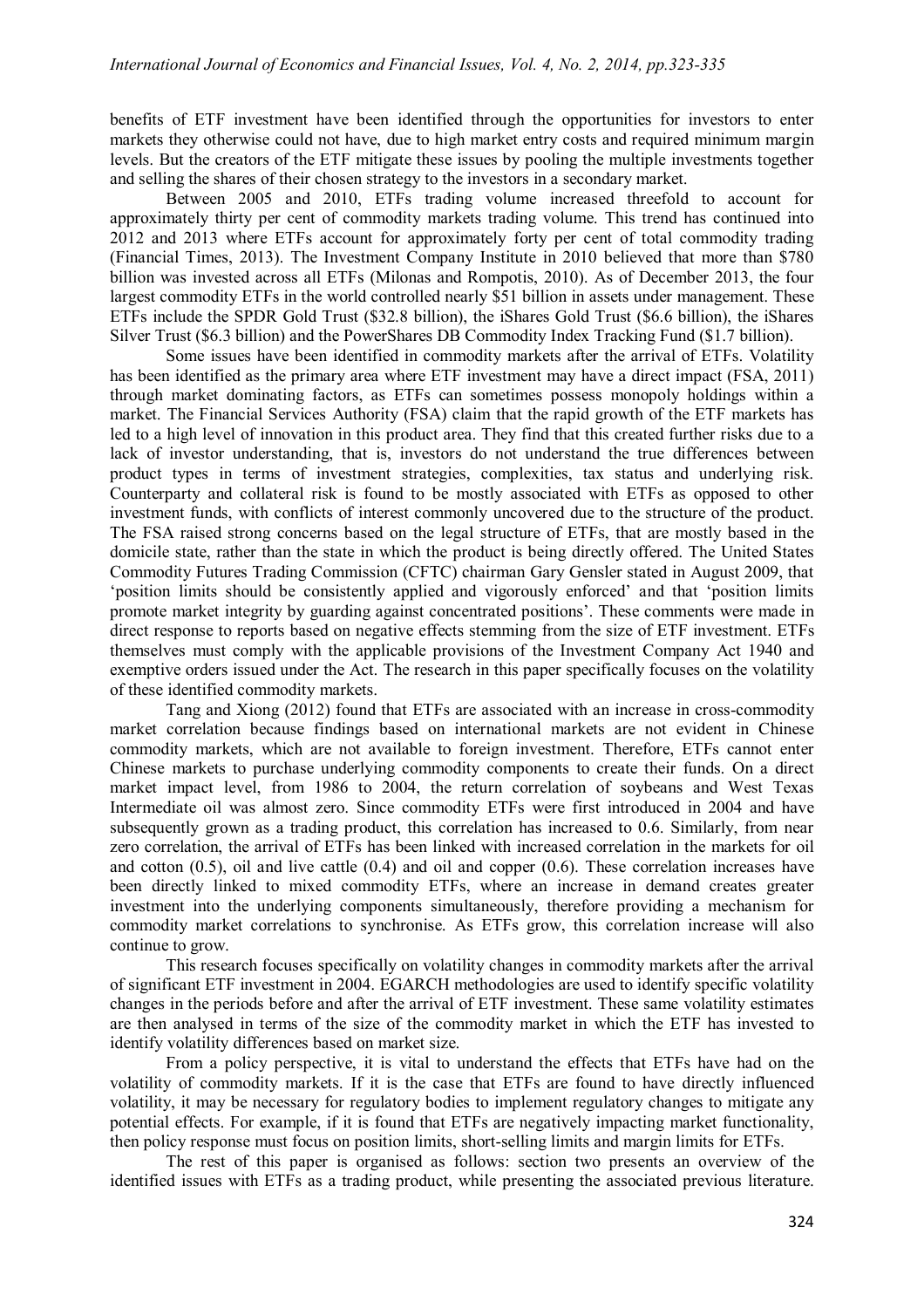Section three describes the data, methodology and structure of the models used in the analysis while section four describes the results. Section five concludes.

# **2. Previous Literature on Exchange Traded Funds (ETFs)**

Though ETFs are still in their relative youth, a number of significant issues have already been identified. ETF investing is associated with more frequent trading, which has been found to reduce overall market returns (Jares and Lavin, 2007, Gastineau, 2008). John Bogle, the founder of the Vanguard Group<sup>3</sup> has argued that ETFs are the source of short-term speculative strategies. While ETFS can be a good long-term investment, they may not be suitable for short-term speculative strategies as trading commissions significantly reduce returns.

There is also evidence that ETFs are capable of manipulating market prices, particularly 'short' or 'inverse' ETFs<sup>4</sup> (Jing, 2006). In some cases, it has been argued that the strategy that had been offered by the ETF provider may be misrepresented. Though the fund may be based on a particular sector of the economy or market, it is at the discretion of the ETF creator to determine which individual components are included in the fund. Higher market volatility is associated with a tracking error<sup>5</sup> between the returns of the ETF and the returns of the market. In most cases, ETFs have a low tracking error. But in markets with a substantial reduction in market liquidity, there are significant issues with the ability of ETFs to buy and sell fund components at a fair market price, therefore passing on the costs of illiquidity to ETF investors (Robinson et al., 2010, Kosev and Williams, 2011). The effects of contango<sup>6</sup> and backwardation<sup>7</sup> are also substantial when a commodity ETF is created on constituents formed from commodity futures.

The main benefits of ETF investment are found through the ease of diversification, low expense ratios and tax efficiency. This is combined with all the standard trading structure of equities with options, short selling, stop losses and limit orders all available. Some ETFs have lower costs due to their passive management style, whereby ETF managers do not have to regularly buy and sell the individual components of the ETF. ETFs can be bought and sold at any time during the trading day, in comparison to mutual funds that can only be sold at the end of the day when their net asset value (NAV) is calculated. One of the major volatility linked issues associated with managed-ETFs is the rebalancing trades that occur at the end of the day. For ETFs to meet their investment mandates, it is necessary for them to rebalance their portfolios as market movements require. Previous research has found that this rebalancing process may cause excess volatility (Rompotis, 2008, Humphries, 2010). It has also been found that ETF rebalancing due to the unwillingness and reticence to hold positions overnight is boosting late-day volume. Some estimates of this last-hour trading accredited to ETFs are in the range of twenty to thirty per cent (Avellaneda and Zhang, 2009, Knain-Little, 2010).

Rompotis (2009) investigated the dynamics of various investment styles and found that active ETFs underperform their corresponding passive ETFs and the market indices. The results also indicate that the percentage correlation between the trading price of the ETF and the underlying index range between 0.2 per cent and 39.1 per cent. This finding is echoed by Gastineau (2004) and Lu and Wang (2009). A 'herd effect' has been identified by identified in associated ETF research (Miffre, 2007). This effect is found to have been amplified by current global uncertainties, as investors are less willing to hold overnight positions due to the increased risk of off-market-hours price fluctuations. Trainor

 $\overline{a}$ 

<sup>&</sup>lt;sup>3</sup> The Vanguard Group is an American investment management company that manages approximately \$2.5 trillion in assets and is based on Malvern, Pennsylvania. It offers mutual funds and other financial products and services to individual and institutional investors in the United States and abroad.

<sup>&</sup>lt;sup>4</sup> A 'short' or 'inverse' ETF, or also known as an inverse ETF is constructed by using various derivatives for the purpose of profiting from a decline in value of an underlying benchmark. Investing in this style of ETF is similar to holding various short positions, or using a combination of advanced investment strategies to profit from falling prices.

<sup>&</sup>lt;sup>5</sup> Tracking error is a measure of how closely a portfolio follows the index to which it is benchmarked.

<sup>&</sup>lt;sup>6</sup> Contango refers to the market condition wherein the price of a forward or futures contract is trading above the expected spot price at contract maturity. The resulting futures or forward curve would typically be upward sloping ('normal') since contracts for further dates would typically trade at even higher prices.

 $<sup>7</sup>$  Backwardation refers to the market condition wherein the price of a forward or futures contract is trading</sup> below the present spot price. The resulting futures or forwards contract would typically be downward sloping ('inverted') since contracts for further dates would typically trade at even lower prices.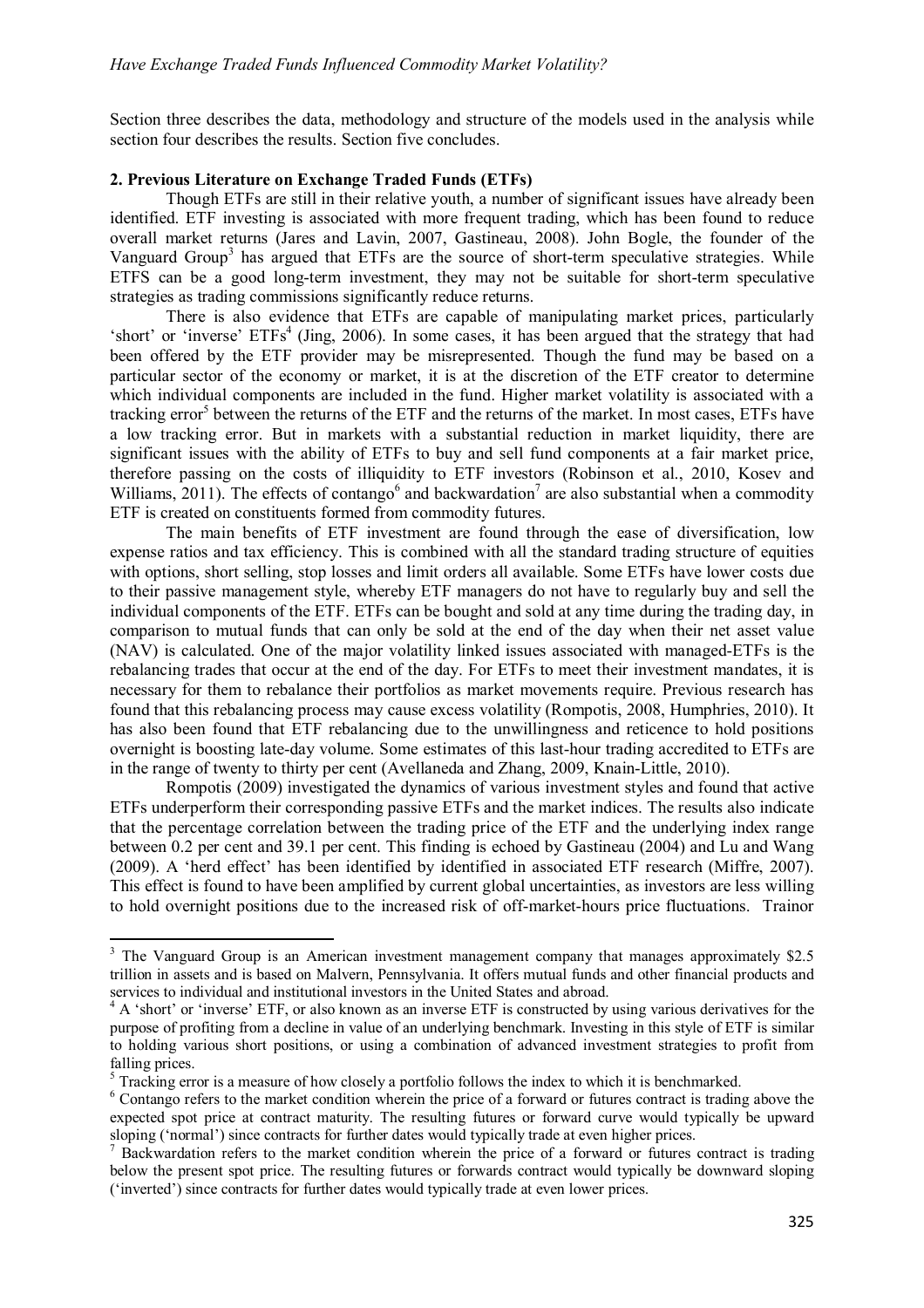(2010) investigated the link between leveraged ETFs and equity market volatility. Of the one hundred and fifty leveraged and inverse ETFs with assets of more than \$30 billion in 2010, intra-day volatility since the year 2000 was not found to be associated with the rebalancing process of ETF fund managers. This result was also found to hold during periods of extreme intra-day volatility such as during the United States subprime crisis. Cheng and Madhaven (2009) found that leveraged ETFs have a large effect on market-on-close<sup>8</sup> volumes (MOC). Large moves in price could be further exacerbated by the rebalancing process of ETFs at the end of the day. Cherry (2004) found that ETFs are on average, seventeen per cent more volatile than their underlying components and seventy per cent of this volatility can be explained by transaction and holding costs. Madura and Richie (2004) found substantial overreaction of ETFs during normal trading hours and after hours, presenting opportunities for feedback traders.

Hughen (2003) investigated the arbitrage mechanism on premiums and discounts showing how critical the arbitrage mechanism is towards the pricing of ETFs. Kalaycioglu (2006) investigated the flow-return relationship in ETFs and fails to reject the hypothesis of no-price-pressure on market returns originating from ETF flows. Harper et al. (2006) found that between 1996 and 2001, ETFs showed higher mean returns and Sharpe ratios<sup>9</sup> than foreign closed-end funds. Modura and Ngo (2008) found that in response to the inception of ETFs, there are positive and significant valuation effects on the dominant component stocks of the ETF investigated.

There are two further channels of previous literature that also aid research into the effects of ETFs on commodity market volatility. The first is based on the view that derivative products increased volatility, as they are instruments primarily used by speculators to increase their exposure to an asset, thereby amplifying risk. Some research has found destabilising effects evident in markets as speculative trading originates from uninformed investors (Chathrath et al., 1995). Stein (1987) claimed that futures markets attracted uninformed traders because of their high degree of leverage, which can reduce the information content of prices and can cause destabilising market volatility. Other research supporting the view that derivatives increases volatility includes Antoniou and Holmes (2003). Pok and Poshakwale (2004) found similar volatility increases, but also noted greater sensitivity of spot market prices to new information, combined with efficiency improvements through the faster transfer of information.

The second view is based on the hypotheses that derivative products reduce spot market volatility and in fact stabilise the market. Derivatives are viewed as an efficient medium of price discovery. Other noted benefits include improved market depth, a reduction in market asymmetries and less cash market volatility as found by Kumar et al. (1995) and Antoniou et al. (1998). Other research that found volatility reductions after the inclusion of their investigated derivative products include Pilar and Rafael (2002), Bologna and Cavallo (2002) and Drimbetas et al. (2007).

## **3. Data, Methodology and Structure of the Models**

 $\overline{a}$ 

The primary research question is to quantify the impact that ETFs have had on the volatility of a broad range of United States commodity markets. This is investigated through the use of EGARCH models testing dynamic changes in the structure of volatility in the periods before and after the introduction of commodity ETFs in 2004. The data used spans from January 1998 to December 2011. With this timespan, it is possible to investigate the dynamics of volatility in the included commodity markets both before and after the arrival of commodity ETFs as an investment product. The period from January 1998 to June 2004 is defined as the period before the arrival of commodity ETFs and the period from July 2004 to December 2011 is defined as the period after the arrival of commodity ETFs.

<sup>&</sup>lt;sup>8</sup> This is an order entered during the day that grants discretionary power to the trader, so that, as near as possible to the end of the trading day, a market order will be executed. Market-on-close (MOC) orders are sometimes used as a limit order qualifier, making the limit order a MOC order if the limit was not reached earlier in the day. In addition, MOC orders allow investors to buy or sell a stock that might move drastically before the next morning's open – perhaps as the result of a known after-hours earnings announcement or news story.

<sup>&</sup>lt;sup>9</sup> The Sharpe ratio tells us whether a portfolio's asset returns are due to smart investment decisions, or as a result of excess risk. This measurement is very useful because although one portfolio or fund can reap higher returns than its peers, it is only a good investment if those higher returns do not come with too much additional risk. The greater a portfolio's Sharpe ratio, the better its risk adjusted performance has been. A negative Sharpe ratio indicates that risk-less assets would perform better than the security being analysed.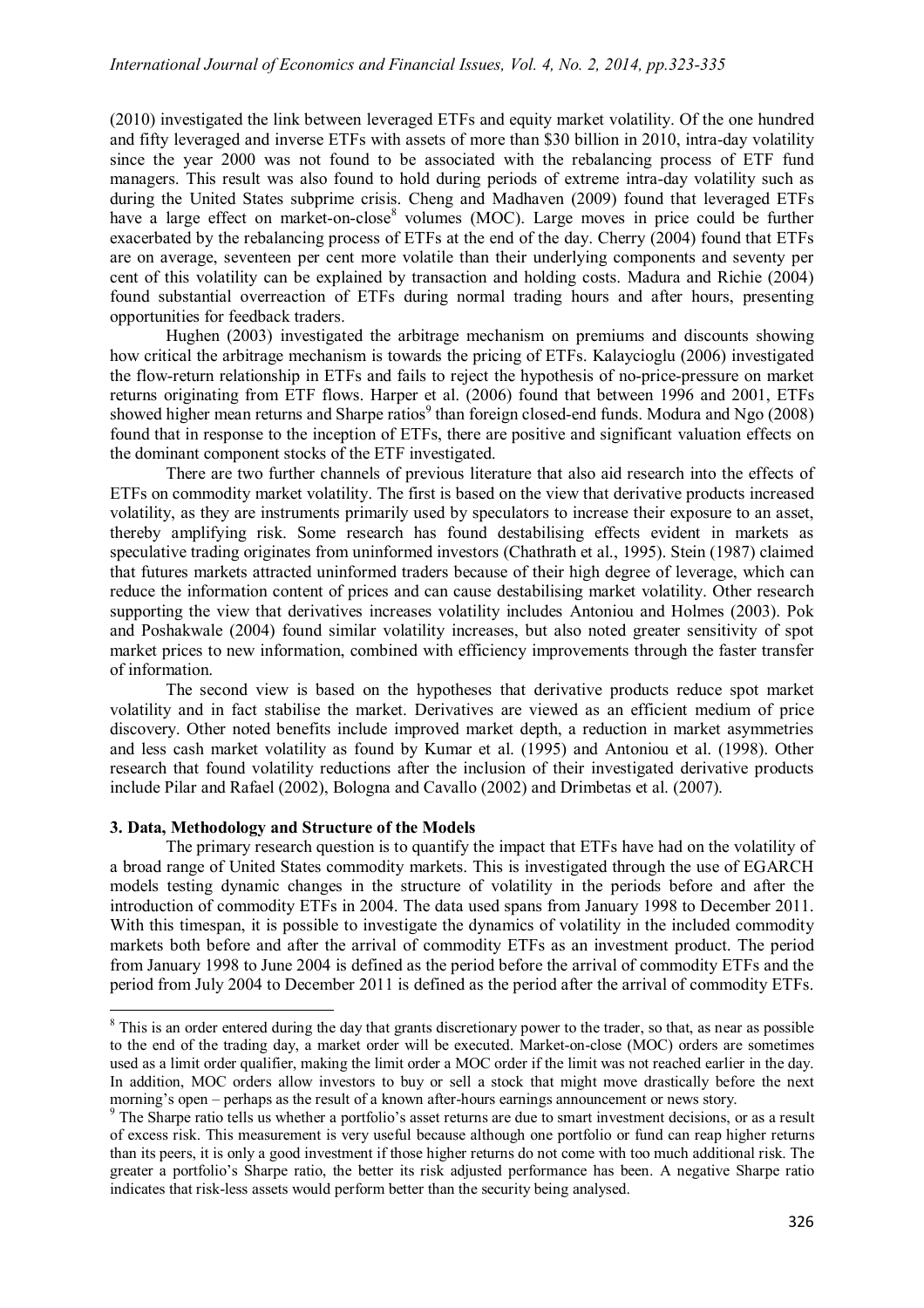Forty-four ETFs across seventeen commodity markets were investigated. Though over eighty international ETFs were initially included, some had to be excluded from the analysis due to reasons including a lack of data, illiquidity or the ETF being introduced too late in the sampling period. Though some ETFs invest in the commodity futures markets, spot commodity market prices were used in the analysis. This method was selected to minimise the effects of backwardation and contango in futures markets. It also minimised volatility stemming from rolling over futures contracts, a process which involves selling the commodity when a contract expires and re-buying the commodity at the start of the next contract.

In table 1, we can see the size of the market for international ETFs for all types of investment products. The United States, Germany, France, Canada and Japan are among the largest jurisdictions where ETFs are based in terms of domestic assets under management (AUM) in United States Dollars (\$) as of December 2013.

| Country       | <b>AUM Billion\$</b> | Country              | <b>AUM BillionS</b> |
|---------------|----------------------|----------------------|---------------------|
| Australia     | 5.747                | Malaysia             | 0.195               |
| Austria       | 0.275                | Mexico               | 5.334               |
| Belgium       | 0.099                | Netherlands          | 0.700               |
| <b>Brazil</b> | 2.235                | New Zealand          | 0.312               |
| Canada        | 22.335               | Norway               | 0.376               |
| China         | 2.867                | Singapore            | 1.945               |
| Finland       | 0.182                | Slovenia             | 0.003               |
| France        | 5.648                | South Africa         | 1.958               |
| Germany       | 35.251               | South Korea          | 3.701               |
| Greece        | 0.106                | Spain                | 0.693               |
| Hong Kong     | 15.205               | Sweden               | 2.017               |
| Hungary       | 0.030                | Switzerland          | 7.791               |
| Iceland       | 0.071                | Taiwan               | 1.151               |
| India         | 1.860                | Thailand             | 0.101               |
| Indonesia     | 0.009                | Turkey               | 0.185               |
| Ireland       | 0.059                | United Kingdom       | 12.255              |
| Italy         | 1.912                | <b>United States</b> | 58.285              |
| Japan         | 59.275               |                      |                     |

**Table 1.** ETF estimated assets under management (AUM\$) as of December 2013

Note: Data taken from Deutsche Bank statistics released in December 2013. The above table represents the estimated assets under management (AUM) in billions of US Dollars (\$) as of December 2013 for all styles of ETF investment (bond, equity, currency, commodity etc.).

Table 2 lists the underlying commodity markets analysed in this investigation, while table 3 lists the total sample of forty-four international ETFs across seventeen markets. The data used in this analysis is based on the ETFs found in table three. The daily return is calculated as  $R_t = (P_t P_{t-1}/P_{t-1}$ ). The dataset<sup>10</sup> is based on the daily returns of spot market commodity prices. The  $EGARCH(1,1)$  model used in this analysis includes a dummy variable to signal the inception of the commodity ETF as a trading product, denoted as zero prior to the arrival of ETFs and one thereafter.

| <b>Sector</b>   | Commodity               | <b>Ticker Symbol</b> | <b>Main Exchange</b> | <b>Contract Size</b> |
|-----------------|-------------------------|----------------------|----------------------|----------------------|
| <b>Energy</b>   | West Texas Intermediate | CL / WTI             | NYMEX / ICE          | 1000 barrels         |
|                 | Crude Oil               |                      |                      |                      |
|                 | <b>Brent Crude</b>      | B                    | <b>ICE</b>           | 1000 barrels         |
|                 | Natural Gas             | NG                   | <b>NYMEX</b>         | 10,000 mmBTU         |
|                 | <b>RBOB</b> Gasoline    | <b>RB</b>            | <b>NYMEX</b>         | 1000 barrels         |
| <b>Precious</b> | Gold                    | GC                   | <b>CBOT</b>          | troy ounce           |
| <b>Metals</b>   | Platinum                | PL                   | <b>NYMEX</b>         | troy ounce           |
|                 | Palladium               | <b>PA</b>            | <b>NYMEX</b>         | troy ounce           |
|                 | Silver                  | <b>SI</b>            | <b>CBOT</b>          | troy ounce           |

 **Table 2.** Commodity markets under investigation after ETF introduction

<sup>10</sup> All data in this research is provided by Thomson Reuters DataStream

1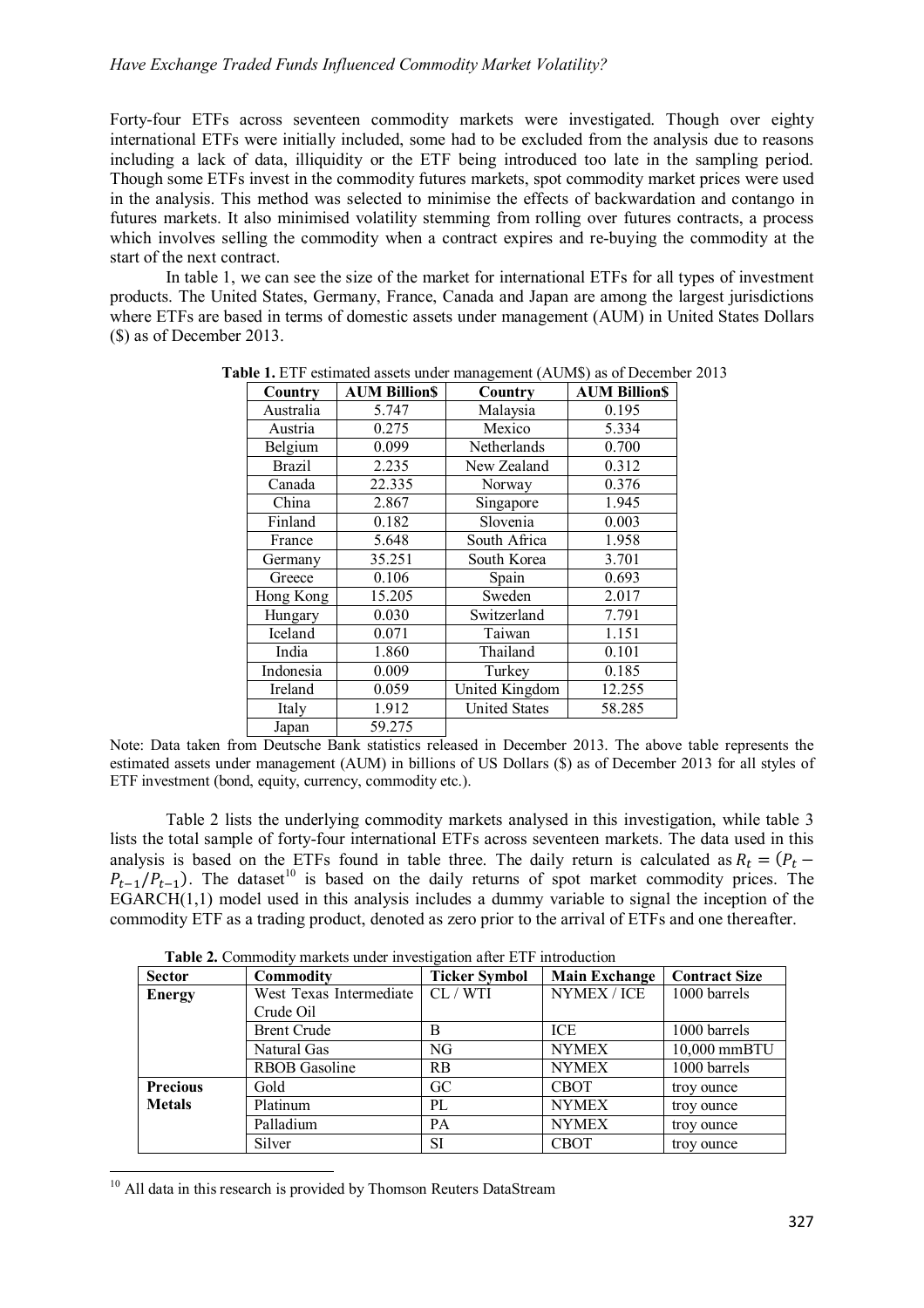| <b>Industrial</b>   | Copper                | HG        | LME             | Metric Tonne  |
|---------------------|-----------------------|-----------|-----------------|---------------|
| <b>Metals</b>       | Zinc                  | Z         | <b>LME</b>      | Metric Tonne  |
|                     | Aluminium             | AL        | <b>LME</b>      | Metric Tonne  |
| Livestock           | Lean Hogs             | LH        | <b>CME</b>      | 20 tonnes     |
|                     | Live Cattle           | LC        | <b>CME</b>      | 20 tonnes     |
|                     | Feeder Cattle         | FC        | <b>CME</b>      | 25 tonnes     |
| <b>Agricultural</b> | Corn                  | C/EMA     | <b>CBOT</b>     | 5,000 bushels |
|                     |                       |           | <b>EURONEXT</b> |               |
|                     | Oats                  | $\Omega$  | <b>CBOT</b>     | 5,000 bushels |
|                     | Soybeans              | S         | <b>CBOT</b>     | 5,000 bushels |
|                     | Wheat                 | W         | <b>CBOT</b>     | 5,000 bushels |
|                     | Cocoa                 | CC        | <b>NYBOT</b>    | 10 tonnes     |
|                     | Coffee                | KC        | <b>NYBOT</b>    | 37,500lb      |
|                     | Cotton                | <b>CT</b> | <b>NYBOT</b>    | 50,000lb      |
|                     | Sugar (No.11 / No.14) | SB / SE   | <b>NYBOT</b>    | 112,000lb     |

Note: The above table contains the spot and future commodity markets under investigation in this chapter for effects after the introduction of Exchange Traded Funds (ETFs).

| Table 3. Commodity ETFs under investigation and their associated components |  |  |  |  |
|-----------------------------------------------------------------------------|--|--|--|--|
|-----------------------------------------------------------------------------|--|--|--|--|

| Date<br>18/11/2004<br>SPDR Gold Trust<br><b>GLD</b><br>100% Spot Gold (Long)<br>iShares Silver Trust<br><b>SLV</b><br>28/4/2006<br>100% Spot Silver (Long)<br>iShares COMEX Gold Trust<br>28/1/2005<br><b>IAU</b><br>100% Spot Gold (Long)<br>United States Oil Fund<br>10/4/2006<br>USO <sub></sub><br>100% Long West Texas Intermediate Oil (WTI)<br><b>SGOL</b><br><b>ETFS Physical Swiss Gold Shares</b><br>9/9/2009<br>100% Spot Gold (Long)<br><b>PPLT</b><br><b>ETFS Physical Platinum Shares</b><br>8/1/2010<br>100% Spot Platinum (Long)<br>8/1/2010<br>PALL<br>ETFS Physical Palladium Shares<br>100% Spot Palladium (Long)<br>24/7/2009<br><b>SIVR</b><br><b>ETFS Silver Trust</b><br>100% Spot Silver (Long)<br><b>UGL</b><br>3/12/2008<br>100% Spot Gold (Long - Leveraged x2)<br>Proshares Ultra Gold<br>Proshares Ultra Silver<br>3/12/2008<br>100% Spot Silver (Long - Leveraged x2)<br><b>AGQ</b><br>Proshares Ultra-short Gold<br>3/12/2008<br>GLL<br>100% Spot Gold (Short - Leveraged x2)<br>Proshares Ultra-short Silver)<br>3/12/2008<br>ZSL<br>100% Spot Silver (Short - Leveraged x2)<br>United States Oil Fund<br>24/9/2009<br><b>DNO</b><br>100% Short West Texas Intermediate Oil (WTI)<br>Powershares DB Base Metal Fund<br>DBB<br>35% Copper Futures, 35% Aluminium Futures, 30% Zinc<br>5/1/2007<br>Futures (Long)<br>20% Wheat, 13.5% Corn, 11.5% Cotton, 8.5% Soybeans,<br><b>RICI</b> Agriculture ETN<br>18/10/2007<br><b>RJA</b><br>6% Live Cattle, 6% Sugar, 6% Coffee, 6% Soybean Oil,<br>3% Lumber, 3% Lean Hogs (All Long Futures)<br>Powershares DB Precious Metals Fund<br>80% Gold, 20% Silver (Long Futures)<br>5/1/2007<br><b>DBP</b><br>Powershares DB Gold Fund<br>5/1/2007<br>$\overline{DGL}$<br>100% Gold Futures (Long)<br>23% Gasoline RBOB, 22.5% Heating Oil, 22.5% Brent<br>Powershares DB Energy Fund<br>5/1/2007<br><b>DBE</b><br>Crude Oil, 22% West Texas Intermediate, 10% Natural<br>Gas (Long Futures)<br><b>USL</b><br>100% West Texas Intermediate Oil (Long Futures)<br>United States 12 Month Oil Fund<br>6/12/2007<br>iPath Dow Jones - UBS Grain ETN<br>23/10/2007<br>$\rm JJG$<br>45% Soybeans, 30% Wheat, 25% Corn (Long Futures)<br>iPath Dow Jones - UBS Natural Gas<br>23/10/2007<br>GAZ<br>100% Natural Gas (Long)<br><b>ETN</b><br>iPath Dow Jones - UBS Copper ETN<br>23/10/2007<br>$_{\mathrm{JJC}}$<br>100% Copper (Long)<br>Powershares DB Commodity Index<br>12.5% WTI, 12.5% Brent Crude, 12.5% Heating Oil,<br>3/2/2006<br>DBC<br>12.5% RBOB, 5.5% Natural Gas, 8% Gold, 2% Silver,<br><b>Tracking Fund</b><br>4% Aluminium, 4% Zinc, 4% Copper, 5.5% Corn, 5.5%<br>Wheat, 5.5% Soybeans, 5.5% Sugar.<br>iPath Dow Jones - UBS Commodity<br>6/6/2006<br><b>DJP</b><br>20% Industrial Metals, 25% Energy, 13% Precious<br><b>ETN</b><br>Metals, 6% Livestock, 30% Agriculture<br>Powershares DB Agriculture Fund<br>14% Live Cattle, 13% Coffee, 13% Soybeans, 12% Corn,<br>5/1/2007<br><b>DBA</b><br>12% Wheat, 11% Cocoa, 10% Lean Hogs, 10% Sugar,<br>5% Feeder Cattle, 3% Cotton (Long Futures)<br>iShares GSCI Commodity Index<br>71% Energy, 13% Agriculture, 7% Industrial Metals,<br>21/7/2006<br><b>GSC</b><br>4.5% Livestock, 3.5% Precious Metals<br>iPath S&P GSCI Crude Oil Index ETN<br>15/8/2006<br>$\overline{OL}$<br>100% Futures West Texas Intermediate (Long)<br>DBO<br>Powershares DB Oil Fund<br>5/1/2007<br>100% Futures West Texas Intermediate (Long) | Name                            | Inception | Ticker | Assets under Control (Approximate) |
|---------------------------------------------------------------------------------------------------------------------------------------------------------------------------------------------------------------------------------------------------------------------------------------------------------------------------------------------------------------------------------------------------------------------------------------------------------------------------------------------------------------------------------------------------------------------------------------------------------------------------------------------------------------------------------------------------------------------------------------------------------------------------------------------------------------------------------------------------------------------------------------------------------------------------------------------------------------------------------------------------------------------------------------------------------------------------------------------------------------------------------------------------------------------------------------------------------------------------------------------------------------------------------------------------------------------------------------------------------------------------------------------------------------------------------------------------------------------------------------------------------------------------------------------------------------------------------------------------------------------------------------------------------------------------------------------------------------------------------------------------------------------------------------------------------------------------------------------------------------------------------------------------------------------------------------------------------------------------------------------------------------------------------------------------------------------------------------------------------------------------------------------------------------------------------------------------------------------------------------------------------------------------------------------------------------------------------------------------------------------------------------------------------------------------------------------------------------------------------------------------------------------------------------------------------------------------------------------------------------------------------------------------------------------------------------------------------------------------------------------------------------------------------------------------------------------------------------------------------------------------------------------------------------------------------------------------------------------------------------------------------------------------------------------------------------------------------------------------------------------------------------------------------------------------------------------------------------------------------------------------------------------------------------------------------------------------------------------------------------------------------------------------------------------------------------------------------------|---------------------------------|-----------|--------|------------------------------------|
|                                                                                                                                                                                                                                                                                                                                                                                                                                                                                                                                                                                                                                                                                                                                                                                                                                                                                                                                                                                                                                                                                                                                                                                                                                                                                                                                                                                                                                                                                                                                                                                                                                                                                                                                                                                                                                                                                                                                                                                                                                                                                                                                                                                                                                                                                                                                                                                                                                                                                                                                                                                                                                                                                                                                                                                                                                                                                                                                                                                                                                                                                                                                                                                                                                                                                                                                                                                                                                                               |                                 |           |        |                                    |
|                                                                                                                                                                                                                                                                                                                                                                                                                                                                                                                                                                                                                                                                                                                                                                                                                                                                                                                                                                                                                                                                                                                                                                                                                                                                                                                                                                                                                                                                                                                                                                                                                                                                                                                                                                                                                                                                                                                                                                                                                                                                                                                                                                                                                                                                                                                                                                                                                                                                                                                                                                                                                                                                                                                                                                                                                                                                                                                                                                                                                                                                                                                                                                                                                                                                                                                                                                                                                                                               |                                 |           |        |                                    |
|                                                                                                                                                                                                                                                                                                                                                                                                                                                                                                                                                                                                                                                                                                                                                                                                                                                                                                                                                                                                                                                                                                                                                                                                                                                                                                                                                                                                                                                                                                                                                                                                                                                                                                                                                                                                                                                                                                                                                                                                                                                                                                                                                                                                                                                                                                                                                                                                                                                                                                                                                                                                                                                                                                                                                                                                                                                                                                                                                                                                                                                                                                                                                                                                                                                                                                                                                                                                                                                               |                                 |           |        |                                    |
|                                                                                                                                                                                                                                                                                                                                                                                                                                                                                                                                                                                                                                                                                                                                                                                                                                                                                                                                                                                                                                                                                                                                                                                                                                                                                                                                                                                                                                                                                                                                                                                                                                                                                                                                                                                                                                                                                                                                                                                                                                                                                                                                                                                                                                                                                                                                                                                                                                                                                                                                                                                                                                                                                                                                                                                                                                                                                                                                                                                                                                                                                                                                                                                                                                                                                                                                                                                                                                                               |                                 |           |        |                                    |
|                                                                                                                                                                                                                                                                                                                                                                                                                                                                                                                                                                                                                                                                                                                                                                                                                                                                                                                                                                                                                                                                                                                                                                                                                                                                                                                                                                                                                                                                                                                                                                                                                                                                                                                                                                                                                                                                                                                                                                                                                                                                                                                                                                                                                                                                                                                                                                                                                                                                                                                                                                                                                                                                                                                                                                                                                                                                                                                                                                                                                                                                                                                                                                                                                                                                                                                                                                                                                                                               |                                 |           |        |                                    |
|                                                                                                                                                                                                                                                                                                                                                                                                                                                                                                                                                                                                                                                                                                                                                                                                                                                                                                                                                                                                                                                                                                                                                                                                                                                                                                                                                                                                                                                                                                                                                                                                                                                                                                                                                                                                                                                                                                                                                                                                                                                                                                                                                                                                                                                                                                                                                                                                                                                                                                                                                                                                                                                                                                                                                                                                                                                                                                                                                                                                                                                                                                                                                                                                                                                                                                                                                                                                                                                               |                                 |           |        |                                    |
|                                                                                                                                                                                                                                                                                                                                                                                                                                                                                                                                                                                                                                                                                                                                                                                                                                                                                                                                                                                                                                                                                                                                                                                                                                                                                                                                                                                                                                                                                                                                                                                                                                                                                                                                                                                                                                                                                                                                                                                                                                                                                                                                                                                                                                                                                                                                                                                                                                                                                                                                                                                                                                                                                                                                                                                                                                                                                                                                                                                                                                                                                                                                                                                                                                                                                                                                                                                                                                                               |                                 |           |        |                                    |
|                                                                                                                                                                                                                                                                                                                                                                                                                                                                                                                                                                                                                                                                                                                                                                                                                                                                                                                                                                                                                                                                                                                                                                                                                                                                                                                                                                                                                                                                                                                                                                                                                                                                                                                                                                                                                                                                                                                                                                                                                                                                                                                                                                                                                                                                                                                                                                                                                                                                                                                                                                                                                                                                                                                                                                                                                                                                                                                                                                                                                                                                                                                                                                                                                                                                                                                                                                                                                                                               |                                 |           |        |                                    |
|                                                                                                                                                                                                                                                                                                                                                                                                                                                                                                                                                                                                                                                                                                                                                                                                                                                                                                                                                                                                                                                                                                                                                                                                                                                                                                                                                                                                                                                                                                                                                                                                                                                                                                                                                                                                                                                                                                                                                                                                                                                                                                                                                                                                                                                                                                                                                                                                                                                                                                                                                                                                                                                                                                                                                                                                                                                                                                                                                                                                                                                                                                                                                                                                                                                                                                                                                                                                                                                               |                                 |           |        |                                    |
|                                                                                                                                                                                                                                                                                                                                                                                                                                                                                                                                                                                                                                                                                                                                                                                                                                                                                                                                                                                                                                                                                                                                                                                                                                                                                                                                                                                                                                                                                                                                                                                                                                                                                                                                                                                                                                                                                                                                                                                                                                                                                                                                                                                                                                                                                                                                                                                                                                                                                                                                                                                                                                                                                                                                                                                                                                                                                                                                                                                                                                                                                                                                                                                                                                                                                                                                                                                                                                                               |                                 |           |        |                                    |
|                                                                                                                                                                                                                                                                                                                                                                                                                                                                                                                                                                                                                                                                                                                                                                                                                                                                                                                                                                                                                                                                                                                                                                                                                                                                                                                                                                                                                                                                                                                                                                                                                                                                                                                                                                                                                                                                                                                                                                                                                                                                                                                                                                                                                                                                                                                                                                                                                                                                                                                                                                                                                                                                                                                                                                                                                                                                                                                                                                                                                                                                                                                                                                                                                                                                                                                                                                                                                                                               |                                 |           |        |                                    |
|                                                                                                                                                                                                                                                                                                                                                                                                                                                                                                                                                                                                                                                                                                                                                                                                                                                                                                                                                                                                                                                                                                                                                                                                                                                                                                                                                                                                                                                                                                                                                                                                                                                                                                                                                                                                                                                                                                                                                                                                                                                                                                                                                                                                                                                                                                                                                                                                                                                                                                                                                                                                                                                                                                                                                                                                                                                                                                                                                                                                                                                                                                                                                                                                                                                                                                                                                                                                                                                               |                                 |           |        |                                    |
|                                                                                                                                                                                                                                                                                                                                                                                                                                                                                                                                                                                                                                                                                                                                                                                                                                                                                                                                                                                                                                                                                                                                                                                                                                                                                                                                                                                                                                                                                                                                                                                                                                                                                                                                                                                                                                                                                                                                                                                                                                                                                                                                                                                                                                                                                                                                                                                                                                                                                                                                                                                                                                                                                                                                                                                                                                                                                                                                                                                                                                                                                                                                                                                                                                                                                                                                                                                                                                                               |                                 |           |        |                                    |
|                                                                                                                                                                                                                                                                                                                                                                                                                                                                                                                                                                                                                                                                                                                                                                                                                                                                                                                                                                                                                                                                                                                                                                                                                                                                                                                                                                                                                                                                                                                                                                                                                                                                                                                                                                                                                                                                                                                                                                                                                                                                                                                                                                                                                                                                                                                                                                                                                                                                                                                                                                                                                                                                                                                                                                                                                                                                                                                                                                                                                                                                                                                                                                                                                                                                                                                                                                                                                                                               |                                 |           |        |                                    |
|                                                                                                                                                                                                                                                                                                                                                                                                                                                                                                                                                                                                                                                                                                                                                                                                                                                                                                                                                                                                                                                                                                                                                                                                                                                                                                                                                                                                                                                                                                                                                                                                                                                                                                                                                                                                                                                                                                                                                                                                                                                                                                                                                                                                                                                                                                                                                                                                                                                                                                                                                                                                                                                                                                                                                                                                                                                                                                                                                                                                                                                                                                                                                                                                                                                                                                                                                                                                                                                               |                                 |           |        |                                    |
|                                                                                                                                                                                                                                                                                                                                                                                                                                                                                                                                                                                                                                                                                                                                                                                                                                                                                                                                                                                                                                                                                                                                                                                                                                                                                                                                                                                                                                                                                                                                                                                                                                                                                                                                                                                                                                                                                                                                                                                                                                                                                                                                                                                                                                                                                                                                                                                                                                                                                                                                                                                                                                                                                                                                                                                                                                                                                                                                                                                                                                                                                                                                                                                                                                                                                                                                                                                                                                                               |                                 |           |        |                                    |
|                                                                                                                                                                                                                                                                                                                                                                                                                                                                                                                                                                                                                                                                                                                                                                                                                                                                                                                                                                                                                                                                                                                                                                                                                                                                                                                                                                                                                                                                                                                                                                                                                                                                                                                                                                                                                                                                                                                                                                                                                                                                                                                                                                                                                                                                                                                                                                                                                                                                                                                                                                                                                                                                                                                                                                                                                                                                                                                                                                                                                                                                                                                                                                                                                                                                                                                                                                                                                                                               |                                 |           |        |                                    |
|                                                                                                                                                                                                                                                                                                                                                                                                                                                                                                                                                                                                                                                                                                                                                                                                                                                                                                                                                                                                                                                                                                                                                                                                                                                                                                                                                                                                                                                                                                                                                                                                                                                                                                                                                                                                                                                                                                                                                                                                                                                                                                                                                                                                                                                                                                                                                                                                                                                                                                                                                                                                                                                                                                                                                                                                                                                                                                                                                                                                                                                                                                                                                                                                                                                                                                                                                                                                                                                               |                                 |           |        |                                    |
|                                                                                                                                                                                                                                                                                                                                                                                                                                                                                                                                                                                                                                                                                                                                                                                                                                                                                                                                                                                                                                                                                                                                                                                                                                                                                                                                                                                                                                                                                                                                                                                                                                                                                                                                                                                                                                                                                                                                                                                                                                                                                                                                                                                                                                                                                                                                                                                                                                                                                                                                                                                                                                                                                                                                                                                                                                                                                                                                                                                                                                                                                                                                                                                                                                                                                                                                                                                                                                                               |                                 |           |        |                                    |
|                                                                                                                                                                                                                                                                                                                                                                                                                                                                                                                                                                                                                                                                                                                                                                                                                                                                                                                                                                                                                                                                                                                                                                                                                                                                                                                                                                                                                                                                                                                                                                                                                                                                                                                                                                                                                                                                                                                                                                                                                                                                                                                                                                                                                                                                                                                                                                                                                                                                                                                                                                                                                                                                                                                                                                                                                                                                                                                                                                                                                                                                                                                                                                                                                                                                                                                                                                                                                                                               |                                 |           |        |                                    |
|                                                                                                                                                                                                                                                                                                                                                                                                                                                                                                                                                                                                                                                                                                                                                                                                                                                                                                                                                                                                                                                                                                                                                                                                                                                                                                                                                                                                                                                                                                                                                                                                                                                                                                                                                                                                                                                                                                                                                                                                                                                                                                                                                                                                                                                                                                                                                                                                                                                                                                                                                                                                                                                                                                                                                                                                                                                                                                                                                                                                                                                                                                                                                                                                                                                                                                                                                                                                                                                               |                                 |           |        |                                    |
|                                                                                                                                                                                                                                                                                                                                                                                                                                                                                                                                                                                                                                                                                                                                                                                                                                                                                                                                                                                                                                                                                                                                                                                                                                                                                                                                                                                                                                                                                                                                                                                                                                                                                                                                                                                                                                                                                                                                                                                                                                                                                                                                                                                                                                                                                                                                                                                                                                                                                                                                                                                                                                                                                                                                                                                                                                                                                                                                                                                                                                                                                                                                                                                                                                                                                                                                                                                                                                                               |                                 |           |        |                                    |
|                                                                                                                                                                                                                                                                                                                                                                                                                                                                                                                                                                                                                                                                                                                                                                                                                                                                                                                                                                                                                                                                                                                                                                                                                                                                                                                                                                                                                                                                                                                                                                                                                                                                                                                                                                                                                                                                                                                                                                                                                                                                                                                                                                                                                                                                                                                                                                                                                                                                                                                                                                                                                                                                                                                                                                                                                                                                                                                                                                                                                                                                                                                                                                                                                                                                                                                                                                                                                                                               |                                 |           |        |                                    |
|                                                                                                                                                                                                                                                                                                                                                                                                                                                                                                                                                                                                                                                                                                                                                                                                                                                                                                                                                                                                                                                                                                                                                                                                                                                                                                                                                                                                                                                                                                                                                                                                                                                                                                                                                                                                                                                                                                                                                                                                                                                                                                                                                                                                                                                                                                                                                                                                                                                                                                                                                                                                                                                                                                                                                                                                                                                                                                                                                                                                                                                                                                                                                                                                                                                                                                                                                                                                                                                               |                                 |           |        |                                    |
|                                                                                                                                                                                                                                                                                                                                                                                                                                                                                                                                                                                                                                                                                                                                                                                                                                                                                                                                                                                                                                                                                                                                                                                                                                                                                                                                                                                                                                                                                                                                                                                                                                                                                                                                                                                                                                                                                                                                                                                                                                                                                                                                                                                                                                                                                                                                                                                                                                                                                                                                                                                                                                                                                                                                                                                                                                                                                                                                                                                                                                                                                                                                                                                                                                                                                                                                                                                                                                                               |                                 |           |        |                                    |
|                                                                                                                                                                                                                                                                                                                                                                                                                                                                                                                                                                                                                                                                                                                                                                                                                                                                                                                                                                                                                                                                                                                                                                                                                                                                                                                                                                                                                                                                                                                                                                                                                                                                                                                                                                                                                                                                                                                                                                                                                                                                                                                                                                                                                                                                                                                                                                                                                                                                                                                                                                                                                                                                                                                                                                                                                                                                                                                                                                                                                                                                                                                                                                                                                                                                                                                                                                                                                                                               |                                 |           |        |                                    |
|                                                                                                                                                                                                                                                                                                                                                                                                                                                                                                                                                                                                                                                                                                                                                                                                                                                                                                                                                                                                                                                                                                                                                                                                                                                                                                                                                                                                                                                                                                                                                                                                                                                                                                                                                                                                                                                                                                                                                                                                                                                                                                                                                                                                                                                                                                                                                                                                                                                                                                                                                                                                                                                                                                                                                                                                                                                                                                                                                                                                                                                                                                                                                                                                                                                                                                                                                                                                                                                               |                                 |           |        |                                    |
|                                                                                                                                                                                                                                                                                                                                                                                                                                                                                                                                                                                                                                                                                                                                                                                                                                                                                                                                                                                                                                                                                                                                                                                                                                                                                                                                                                                                                                                                                                                                                                                                                                                                                                                                                                                                                                                                                                                                                                                                                                                                                                                                                                                                                                                                                                                                                                                                                                                                                                                                                                                                                                                                                                                                                                                                                                                                                                                                                                                                                                                                                                                                                                                                                                                                                                                                                                                                                                                               |                                 |           |        |                                    |
|                                                                                                                                                                                                                                                                                                                                                                                                                                                                                                                                                                                                                                                                                                                                                                                                                                                                                                                                                                                                                                                                                                                                                                                                                                                                                                                                                                                                                                                                                                                                                                                                                                                                                                                                                                                                                                                                                                                                                                                                                                                                                                                                                                                                                                                                                                                                                                                                                                                                                                                                                                                                                                                                                                                                                                                                                                                                                                                                                                                                                                                                                                                                                                                                                                                                                                                                                                                                                                                               |                                 |           |        |                                    |
|                                                                                                                                                                                                                                                                                                                                                                                                                                                                                                                                                                                                                                                                                                                                                                                                                                                                                                                                                                                                                                                                                                                                                                                                                                                                                                                                                                                                                                                                                                                                                                                                                                                                                                                                                                                                                                                                                                                                                                                                                                                                                                                                                                                                                                                                                                                                                                                                                                                                                                                                                                                                                                                                                                                                                                                                                                                                                                                                                                                                                                                                                                                                                                                                                                                                                                                                                                                                                                                               |                                 |           |        |                                    |
|                                                                                                                                                                                                                                                                                                                                                                                                                                                                                                                                                                                                                                                                                                                                                                                                                                                                                                                                                                                                                                                                                                                                                                                                                                                                                                                                                                                                                                                                                                                                                                                                                                                                                                                                                                                                                                                                                                                                                                                                                                                                                                                                                                                                                                                                                                                                                                                                                                                                                                                                                                                                                                                                                                                                                                                                                                                                                                                                                                                                                                                                                                                                                                                                                                                                                                                                                                                                                                                               |                                 |           |        |                                    |
|                                                                                                                                                                                                                                                                                                                                                                                                                                                                                                                                                                                                                                                                                                                                                                                                                                                                                                                                                                                                                                                                                                                                                                                                                                                                                                                                                                                                                                                                                                                                                                                                                                                                                                                                                                                                                                                                                                                                                                                                                                                                                                                                                                                                                                                                                                                                                                                                                                                                                                                                                                                                                                                                                                                                                                                                                                                                                                                                                                                                                                                                                                                                                                                                                                                                                                                                                                                                                                                               |                                 |           |        |                                    |
|                                                                                                                                                                                                                                                                                                                                                                                                                                                                                                                                                                                                                                                                                                                                                                                                                                                                                                                                                                                                                                                                                                                                                                                                                                                                                                                                                                                                                                                                                                                                                                                                                                                                                                                                                                                                                                                                                                                                                                                                                                                                                                                                                                                                                                                                                                                                                                                                                                                                                                                                                                                                                                                                                                                                                                                                                                                                                                                                                                                                                                                                                                                                                                                                                                                                                                                                                                                                                                                               |                                 |           |        |                                    |
|                                                                                                                                                                                                                                                                                                                                                                                                                                                                                                                                                                                                                                                                                                                                                                                                                                                                                                                                                                                                                                                                                                                                                                                                                                                                                                                                                                                                                                                                                                                                                                                                                                                                                                                                                                                                                                                                                                                                                                                                                                                                                                                                                                                                                                                                                                                                                                                                                                                                                                                                                                                                                                                                                                                                                                                                                                                                                                                                                                                                                                                                                                                                                                                                                                                                                                                                                                                                                                                               |                                 |           |        |                                    |
|                                                                                                                                                                                                                                                                                                                                                                                                                                                                                                                                                                                                                                                                                                                                                                                                                                                                                                                                                                                                                                                                                                                                                                                                                                                                                                                                                                                                                                                                                                                                                                                                                                                                                                                                                                                                                                                                                                                                                                                                                                                                                                                                                                                                                                                                                                                                                                                                                                                                                                                                                                                                                                                                                                                                                                                                                                                                                                                                                                                                                                                                                                                                                                                                                                                                                                                                                                                                                                                               |                                 |           |        |                                    |
|                                                                                                                                                                                                                                                                                                                                                                                                                                                                                                                                                                                                                                                                                                                                                                                                                                                                                                                                                                                                                                                                                                                                                                                                                                                                                                                                                                                                                                                                                                                                                                                                                                                                                                                                                                                                                                                                                                                                                                                                                                                                                                                                                                                                                                                                                                                                                                                                                                                                                                                                                                                                                                                                                                                                                                                                                                                                                                                                                                                                                                                                                                                                                                                                                                                                                                                                                                                                                                                               |                                 |           |        |                                    |
|                                                                                                                                                                                                                                                                                                                                                                                                                                                                                                                                                                                                                                                                                                                                                                                                                                                                                                                                                                                                                                                                                                                                                                                                                                                                                                                                                                                                                                                                                                                                                                                                                                                                                                                                                                                                                                                                                                                                                                                                                                                                                                                                                                                                                                                                                                                                                                                                                                                                                                                                                                                                                                                                                                                                                                                                                                                                                                                                                                                                                                                                                                                                                                                                                                                                                                                                                                                                                                                               |                                 |           |        |                                    |
|                                                                                                                                                                                                                                                                                                                                                                                                                                                                                                                                                                                                                                                                                                                                                                                                                                                                                                                                                                                                                                                                                                                                                                                                                                                                                                                                                                                                                                                                                                                                                                                                                                                                                                                                                                                                                                                                                                                                                                                                                                                                                                                                                                                                                                                                                                                                                                                                                                                                                                                                                                                                                                                                                                                                                                                                                                                                                                                                                                                                                                                                                                                                                                                                                                                                                                                                                                                                                                                               |                                 |           |        |                                    |
|                                                                                                                                                                                                                                                                                                                                                                                                                                                                                                                                                                                                                                                                                                                                                                                                                                                                                                                                                                                                                                                                                                                                                                                                                                                                                                                                                                                                                                                                                                                                                                                                                                                                                                                                                                                                                                                                                                                                                                                                                                                                                                                                                                                                                                                                                                                                                                                                                                                                                                                                                                                                                                                                                                                                                                                                                                                                                                                                                                                                                                                                                                                                                                                                                                                                                                                                                                                                                                                               |                                 |           |        |                                    |
|                                                                                                                                                                                                                                                                                                                                                                                                                                                                                                                                                                                                                                                                                                                                                                                                                                                                                                                                                                                                                                                                                                                                                                                                                                                                                                                                                                                                                                                                                                                                                                                                                                                                                                                                                                                                                                                                                                                                                                                                                                                                                                                                                                                                                                                                                                                                                                                                                                                                                                                                                                                                                                                                                                                                                                                                                                                                                                                                                                                                                                                                                                                                                                                                                                                                                                                                                                                                                                                               |                                 |           |        |                                    |
|                                                                                                                                                                                                                                                                                                                                                                                                                                                                                                                                                                                                                                                                                                                                                                                                                                                                                                                                                                                                                                                                                                                                                                                                                                                                                                                                                                                                                                                                                                                                                                                                                                                                                                                                                                                                                                                                                                                                                                                                                                                                                                                                                                                                                                                                                                                                                                                                                                                                                                                                                                                                                                                                                                                                                                                                                                                                                                                                                                                                                                                                                                                                                                                                                                                                                                                                                                                                                                                               |                                 |           |        |                                    |
|                                                                                                                                                                                                                                                                                                                                                                                                                                                                                                                                                                                                                                                                                                                                                                                                                                                                                                                                                                                                                                                                                                                                                                                                                                                                                                                                                                                                                                                                                                                                                                                                                                                                                                                                                                                                                                                                                                                                                                                                                                                                                                                                                                                                                                                                                                                                                                                                                                                                                                                                                                                                                                                                                                                                                                                                                                                                                                                                                                                                                                                                                                                                                                                                                                                                                                                                                                                                                                                               | Powershares DB Gold Double Long | 28/2/2008 | DGP    | 100% Gold Futures (Long)           |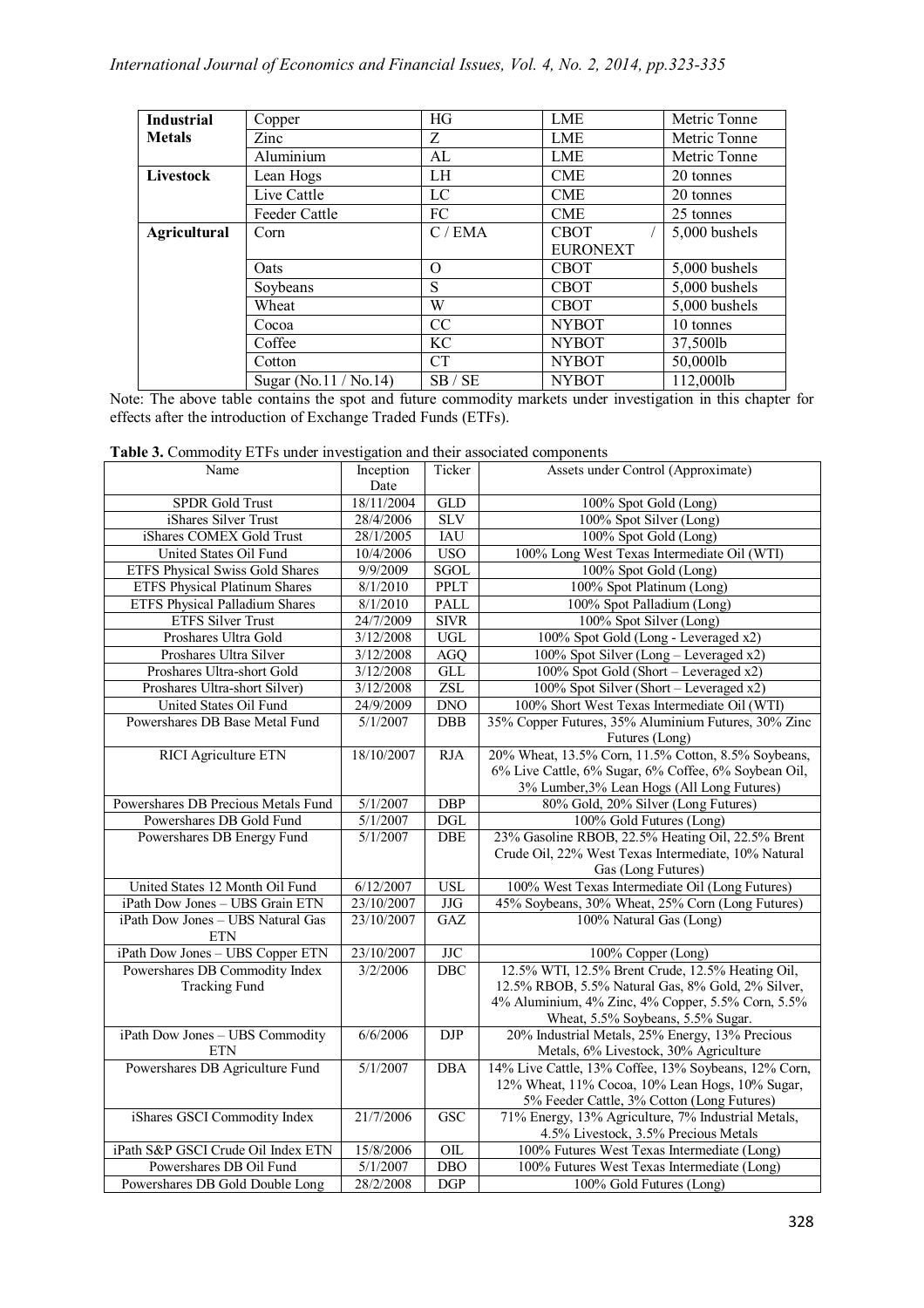| <b>ETN</b>                         |            |            |                                                     |
|------------------------------------|------------|------------|-----------------------------------------------------|
| Proshares Ultra DJ-UBS Crude Oil   | 25/1//2008 | <b>UCO</b> | 100% Futures West Texas Intermediate (Long)         |
| E-TRACS UBS Bloomberg CMCI         | 1/4/2008   | <b>UCI</b> | 100% Gold Futures (Long)                            |
| Gold ETN                           |            |            |                                                     |
| Powershares DB Silver Fund         | 5/1/2007   | <b>DBS</b> | 100% Silver Futures (Long)                          |
| iPath Dow Jones - UBS Platinum ETN | 25/6/2008  | <b>PGM</b> | 100% Platinum Futures (Long)                        |
| United States Natural Gas Fund     | 18/4/2007  | <b>UNG</b> | 100% Natural Gas (Long Futures)                     |
| Powershares DB Gold Double Short   | 28/2/2008  | DZZ        | 100% Gold Futures (Short)                           |
| <b>ETN</b>                         |            |            |                                                     |
| iPath Dow Jones - UBS Sugar ETN    | 25/6/2008  | SGG        | 100% Sugar Futures (Long)                           |
| iPath Dow Jones - UBS Livestock    | 24/10/2007 | <b>COW</b> | 69% Live Cattle, 31% Lean Hogs (Long Futures)       |
| <b>ETN</b>                         |            |            |                                                     |
| Powershares DB Crude Oil Double    | 17/6/2008  | <b>DTO</b> | 100% Crude Oil Futures (Short – Leveraged x2)       |
| <b>Short</b>                       |            |            |                                                     |
| E-TRACS UBS Bloomberg CMCITR       | 9/5/2008   | <b>PTM</b> | 100% Platinum Futures (Long)                        |
| Long Platinum ETN                  |            |            |                                                     |
| Powershares DB Base Metal Double   | 18/6/2008  | <b>BDD</b> | 33% Aluminium, 33% Zinc, 34% Copper (Grade A)       |
| Long ETN                           |            |            |                                                     |
| iPath Dow Jones - UBS Coffee ETN   | 25/6/2008  | JO         | 100% Coffee Futures (Long)                          |
| Proshares Ultra-Short DJ-UBS Crude | 25/11/2008 | <b>SCO</b> | 100% West Texas Intermediate Oil (Short – leveraged |
| Oil                                |            |            | x2)                                                 |
| United States 12 Month Natural Gas | 18/11/2009 | <b>UNL</b> | 100% Natural Gas Futures (Long)                     |
| Fund                               |            |            |                                                     |
| Powershares DB Gold Short ETN      | 29/2/2008  | DGZ        | 100% Gold Futures (Short)                           |

Note: The above table represents the included commodity ETFs under observation in this research. ETNs differ slightly from ETFs in the sense that they share similar characteristics with bonds. An ETN can be held to maturity, bought or sold at will, and if the underwriter were to go bankrupt, the investor would risk total default. The ETFs included are denoted long and short, with no denotion defined as long. Double ETFs refer to the amount of leverage used (2:1).

The model also includes the Dow Jones Industrial Average (DJIA) as a proxy for equity market performance<sup>11</sup>. As commodity markets are significantly affected by exchange rate movements, the model includes a trade-weighted basket comprised of the United States dollar (\$) against numerous international exchange rates. The specification of the model is outlined in equation one below.

The Exponential GARCH model (EGARCH) was first developed by Nelson (1991). The  $ARCH(p)$  and  $GARCH(p,q)$  models impose symmetry on the conditional variance structure, which may not be appropriate for modelling and forecasting stock return volatility. EGARCH models capture the most important stylise features of return volatility, namely time-series clustering negative correlations with returns, log-normality and with other certain specifications, long memory (Brandt and Jones, 2006). Nelson (1991) proposed the EGARCH model as opposed to the GARCH model to deal with these issues. Under the EGARCH(1,1) framework, the conditional log variance is calculated as:

$$
R_t = bx_t + \varepsilon_t
$$
  
where  $\varepsilon_t |\Omega_{t-1} \sim N(0, h_t)$   

$$
\log(h_t) = \omega + \alpha \left[ \frac{|\varepsilon_{t-1}|}{\sqrt{h_{t-1}}} - \sqrt{\frac{2}{\pi}} \right] + \beta \log(h_{t-1}) + \delta \frac{\varepsilon_{t-1}}{\sqrt{h_{t-1}}} \tag{1}
$$

The parameters  $\omega$ ,  $\alpha$ ,  $\beta$  and  $\delta$  are constant. The EGARCH model has two advantages over the GARCH model. First, the logarithm construction of the conditional variance equation ensures that the estimated conditional variance is strictly positive, thus the non-negativity constraints used in the

 $\overline{a}$ 

 $11$  An intercept and a deterministic trend were included in the Augmented Dickey Fuller (ADF) and Phillip Perron (PP) models. The trend was included to capture the reduction in average volatility that took place during the period prior to the inclusion of ETFs. The ADF model tests whether the commodity market series used contain a unit root in order to correct for serial correlation. PP tests employ a non-parametric estimator of the variance-covariance matrix with d truncation lags. The models test down by sequentially removing the last lag until a significant lag is reached, giving the order of augmentation for the ADF test that minimised the Akaike information criterion. The results indicated rejection of the null-unit root hypotheses at a minimum of the five per cent level of significance. The EGARCH (1,1) was selected as the most suitable model to test the hypotheses established in this paper.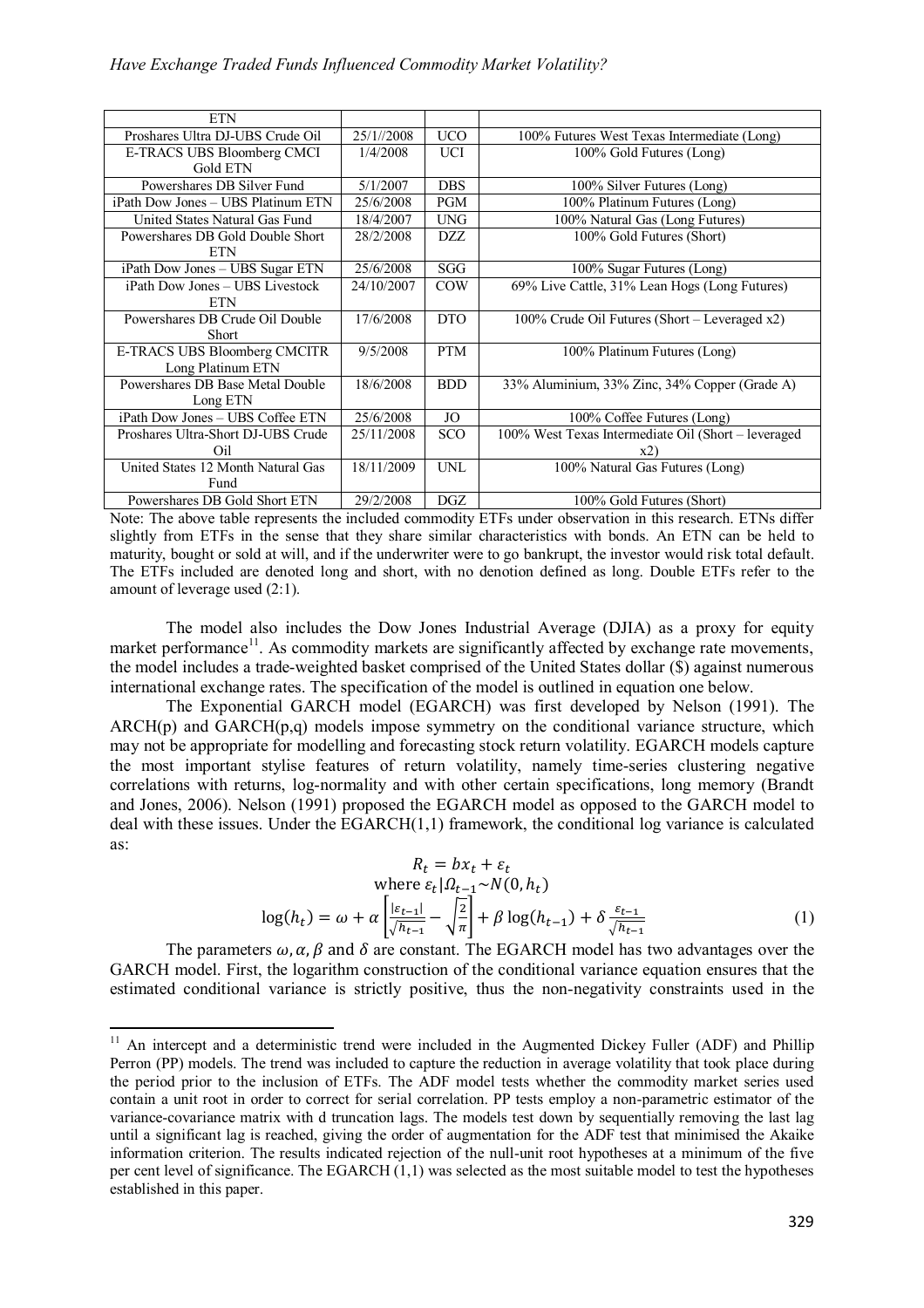estimation of the ARCH and GARCH models are not necessary. Also, the parameter δ typically enters the conditional variance equation with a negative sign, thus bad news,  $\varepsilon_t$  < 0 generates more volatility than good news. In the EGARCH model used, the dependent and independent variables remain similar to those used in the GARCH analysis:

$$
R_{t} = b_{0} + b_{1}R_{t-1} + b_{2}R_{USD_{t}} + b_{3}R_{DJIA_{t}} + \varepsilon_{t}
$$
  
where  $\varepsilon_{t} | \Omega_{t-1} \sim N(0, h_{t})$ 

but the specification of the conditional variance equation now becomes:

$$
\log(h_t) = \omega + \alpha \left[ \left| \frac{\varepsilon_{t-j}}{\sqrt{h_{t-1}}} - \sqrt{\frac{2}{\pi}} \right| \right] + \beta \log(h_{t-1}) + \delta \frac{\varepsilon_{t-1}}{\sqrt{h_{t-1}}} + \gamma D_{ETF_t} \tag{2}
$$

 $h_t$  is known at the beginning of time t.  $\Omega_{t-1}$  is the information set at the end of time period t-1 which makes the leverage effect exponential instead of quadratic and therefore, estimates of the conditional variance are guaranteed to be non-negative. In the mean equation,  $R_t$  represents the daily return of the individual commodity investigated,  $R_{t-1}$  represents the lagged one day before return and  $R_{USD_t}$ represents the daily return of the United States weighted exchange rate basket included.  $R_{DIIA}$ represents the daily return of the Dow Jones Industrial Average as a measure of equity market performance.  $D_{ETF_t}$  is included in the variance equation of both equation one and two as a representation of the dummy variable included in the EGARCH models denoting the arrival of CFDs.

The EGARCH model allows for the testing of asymmetries, which are picked up in the  $\beta$ term. When  $\beta = 0$ , the model is symmetric, but when  $\beta < 0$ , then positive shocks generate less volatility that negative shocks. The model captures the asymmetric features of the dataset, which occur when an unexpected drop in price due to bad news increases volatility more than an unexpected increase in price because of good news of a similar magnitude. The model expresses the conditional variance of the variables as a non-linear function of its own past standard innovations. The EGARCH model is found to be the most optimal methodology to investigate volatility changes between periods. The inclusion of the international financial variables (USD and DJIA) to adapt the model for 'international effects' is also found to be beneficial when attempting to segregate and investigate commodity market volatility behaviour before and after the arrival of ETFs.

|                   | Mean           |                 | Variance |          | <b>Skewness</b> |                 | Excess kurtosis |          |
|-------------------|----------------|-----------------|----------|----------|-----------------|-----------------|-----------------|----------|
| Exchange          | <b>Pre-ETF</b> | <b>Post-ETF</b> | Pre-ETF  | Post-ETF | Pre-ETF         | <b>Post-ETF</b> | Pre-ETF         | Post-ETF |
| Silver(L)         | $-0.039$       | $-0.017$        | 0.024    | 0.058    | 2.422           | 1.374           | 31.817          | 8.652    |
| Gold (H)          | $-0.029$       | $-0.051$        | 0.001    | 0.019    | $-0.358$        | 0.279           | 4.771           | 4.741    |
| Aluminium (L)     | 0.003          | $-0.032$        | 0.012    | 0.033    | $-0.629$        | $-0.269$        | 5.115           | 0.877    |
| Brent Crude (H)   | 0.029          | $-0.019$        | 0.057    | 0.076    | $-0.793$        | $-0.106$        | 4.133           | 4.403    |
| Coffee(L)         | $-0.006$       | $-0.001$        | 0.052    | 0.029    | $-0.297$        | $-0.673$        | 7.142           | 3.081    |
| Copper (L)        | 0.035          | $-0.071$        | 0.016    | 0.056    | $-0.454$        | $-0.186$        | 5.597           | 1.779    |
| Corn(H)           | $-0.043$       | 0.031           | 0.050    | 0.052    | $-0.396$        | $-1.001$        | 3.551           | 7.241    |
| Cotton(L)         | $-0.015$       | $-0.351$        | 0.049    | 0.026    | $-0.925$        | $-2.568$        | 25.897          | 91.893   |
| Feeder Cattle (L) | 0.011          | 0.014           | 0.005    | 0.006    | $-0.989$        | $-0.532$        | 11.664          | 2.501    |
| Gas. RBOB (H)     | 0.059          | $-0.019$        | 0.091    | 0.083    | $-0.442$        | $-0.147$        | 7.331           | 2.447    |
| Lean Hogs (L)     | 0.034          | 0.001           | 0.014    | 0.017    | $-0.475$        | $-0.181$        | 3.296           | 2.095    |
| Live Cattle (H)   | 0.011          | 0.014           | 0.005    | 0.006    | $-0.989$        | $-0.532$        | 11.664          | 2.501    |
| Natural Gas (H)   | 0.122          | $-0.079$        | 0.011    | 0.018    | 0.002           | $-0.076$        | 1.697           | 1.462    |
| Palladium (L)     | $-0.027$       | 0.134           | 0.051    | 0.049    | $-0.582$        | $-1.046$        | 5.037           | 2.819    |
| Platinum $(L)$    | 0.035          | 0.022           | 0.025    | 0.015    | $-0.668$        | $-1.097$        | 5.691           | 3.809    |
| Soybeans (H)      | 0.006          | 0.005           | 0.025    | 0.038    | $-0.751$        | $-0.488$        | 14.819          | 2.074    |
| Sugar (H)         | 0.012          | $-0.002$        | 0.039    | 0.054    | $-0.289$        | $-0.353$        | 1.482           | 1.405    |
| Wheat (H)         | 0.025          | $-0.043$        | 0.034    | 0.086    | 0.295           | $-0.344$        | 2.087           | 2.386    |
| WTI(H)            | 0.032          | $-0.023$        | 0.057    | 0.076    | $-0.787$        | $-0.106$        | 4.116           | 4.467    |
| $\text{Zinc}$ (L) | $-0.012$       | $-0.053$        | 0.015    | 0.063    | $-0.402$        | $-0.189$        | 3.763           | 1.219    |

 **Table 4.** Four moment analysis statistics of the commodity markets investigated

Note: The above table reports the findings of the four moment analysis comparing volatility dynamics in the period prior and post-ETF introduction. The reported coefficients are based on the average introduction, across all ETFs introduced, by commodity market investigated.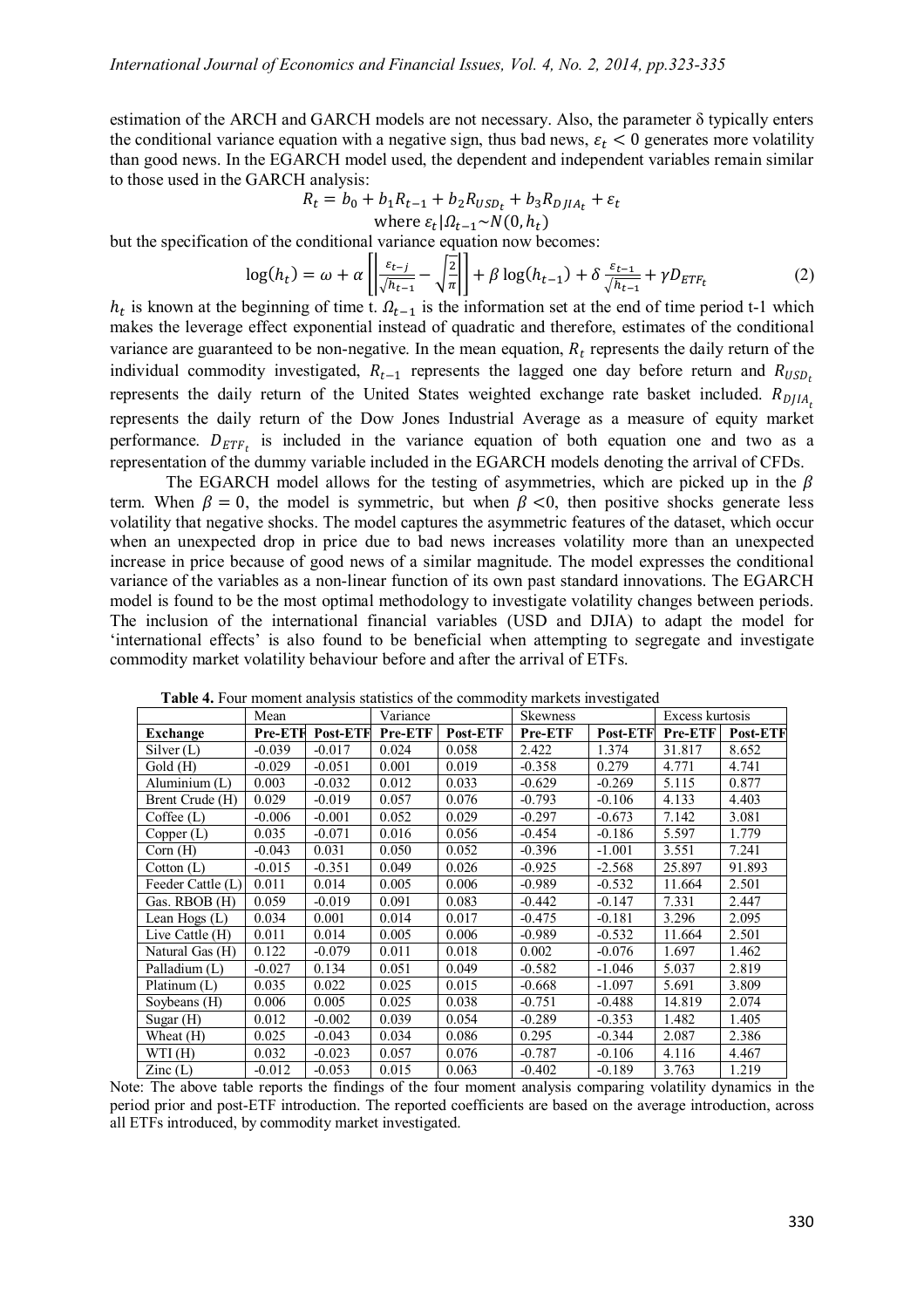# **4. Results**

A four moment analysis shows some interesting dynamic shifts in commodity markets from the pre-ETF to post-ETF period. The four moments (mean, variance, skewness and excess kurtosis) are compared between the two periods in table 4. Mean return falls in fourteen of the twenty commodity exchanges investigated in the period after the arrival of ETFs. The largest fall is in the market for cotton, which is a deeply illiquid market when compared to highly liquid exchanges such as oil and gold. Fifteen exchanges experience increased variance and twelve experienced more positive skewness. Fifteen exchanges also experience a decrease in kurtosis. The market for cotton again shows a dramatic increase in kurtosis in the period after the arrival of ETFs.

| <b>ETF Ticker - Commodity</b>                                       | $\gamma$ coefficient | <b>ETF Ticker - Commodity</b> | $\gamma$ coefficient |
|---------------------------------------------------------------------|----------------------|-------------------------------|----------------------|
| SLV - Silver                                                        | 0.001                | JJG - Wheat                   | $0.029*$             |
| SIVR - Silver                                                       | $-0.006***$          | $JJG - Corn$                  | $0.019*$             |
| AGQ - Silver                                                        | $-0.007*$            | $DBC - WTI$                   | $-0.007*$            |
| ZSL - Silver                                                        | $-0.007*$            | DBC - Crude Oil               | $-0.008*$            |
| DBS - Silver                                                        | 0.004                | DBC-Gold                      | $0.012*$             |
| GLD-Gold                                                            | $0.003***$           | $DJP - Corn$                  | $0.025*$             |
| $IAU - Gold$                                                        | $0.004***$           | $DBC - Corn$                  | $0.019*$             |
| SGOL-Gold                                                           | $-0.008*$            | DBC - Natural Gas             | $-0.005$             |
| UGL-Gold                                                            | $-0.009*$            | DJP - Natural Gas             | $-0.001$             |
| GLL-Gold                                                            | $-0.009*$            | DBE - Gasoline RBOB           | $-0.005$             |
| $DBP - Gold$                                                        | $0.003***$           | $BDG - Aluminium$             | 0.014                |
| $DGL-Gold$                                                          | $0.004***$           | DBE - Crude Oil               | $-0.005**$           |
| $DGP - Gold$                                                        | $0.005***$           | $DBE - WTI$                   | $-0.006**$           |
| $UCI - Gold$                                                        | $-0.002***$          | DBC - Gasoline RBOB           | $-0.007$             |
| $\overline{\text{DZZ}-\text{Gold}}$                                 | $0.005***$           | $BDG - Zinc$                  | $0.006***$           |
| DGZ-Gold                                                            | $0.005***$           | DBC - Soybeans                | $-0.001$             |
| PGM - Platinum                                                      | $0.021*$             | DBC-Wheat                     | $0.019*$             |
| $PTM - Platinum$                                                    | $0.020*$             | $DJP-WTI$                     | $-0.007*$            |
| PPLT - Platinum                                                     | $-0.011$             | $DJP - Soybeans$              | 0.001                |
| PALL - Platinum                                                     | $-0.004$             | $DJP - Gold$                  | $0.012*$             |
| $USO - WTI$                                                         | $-0.008*$            | $\overline{D}$ JP – Copper    | 0.001                |
| $DNO-WTI$                                                           | $-0.020*$            | DJP - Live Cattle             | $-0.029*$            |
| $\ensuremath{\mathsf{USL}}\xspace-\ensuremath{\mathsf{WTI}}\xspace$ | $-0.004$             | DJP - Wheat                   | $0.021*$             |
| $DBO - WTI$                                                         | $-0.006**$           | UGA - Gasoline RBOB           | $0.003***$           |
| OIL - Crude Oil                                                     | $-0.006*$            | DBA - Live Cattle             | $-0.033*$            |
| UCO - Crude Oil                                                     | $-0.009*$            | DBA - Coffee                  | $0.013*$             |
| DTO - Crude Oil                                                     | $-0.005***$          | DBA - Soybeans                | $0.002***$           |
| SCO - Crude Oil                                                     | $-0.010*$            | DBA - Corn                    | $0.021*$             |
| $RJN - WTI$                                                         | $-0.004$             | DBA - Wheat                   | $0.022*$             |
| $DBP - Silver$                                                      | 0.004                | DBA - Cocoa                   | $0.013**$            |
| $\overline{JC}$ – Copper                                            | $-0.001$             | DBA - Lean Hogs               | $0.013*$             |
| DBB - Aluminium                                                     | $0.006***$           | DBA - Sugar                   | $-0.008*$            |
| GAZ - Natural Gas                                                   | $-0.002$             | DBA - Feeder Cattle           | $-0.033*$            |
| UNG - Natural Gas                                                   | $-0.005$             | DBA - Cotton                  | $-0.001$             |
| <b>UNL</b> - Natural Gas                                            | $-0.024*$            | $\overline{B}DG$ – Copper     | 0.001                |
| JO - Coffee                                                         | $-0.048*$            | $RJA - Wheat$                 | $0.029*$             |
| $SGG - Sugar$                                                       | $-0.003$             | $RJA - Corn$                  | $0.019*$             |
| COW - Live Cattle                                                   | $-0.016*$            | RJA - Soybeans                | $0.002***$           |
| COW - Lean Hogs                                                     | $0.012*$             | JJG - Soybean                 | $0.002***$           |
| RJA - Cotton                                                        | 0.002                |                               |                      |

**Table 5.** EGARCH(1,1) results for individual commodity ETFs under investigation

Note: The above table gives the estimated  $\gamma$  coefficients for each investigated commodity market after the introduction of a new Exchange Traded Fund (ETF) based primarily on the investigated commodity market using the discussed EGARCH(1,1) methodology to investigate changes in volatility dynamics after ETF introduction. In the cases of multiple commodity investments for each ETF, the associated ticker and the commodity market invested are listed above. Robust standard errors for each result are marked in parentheses, where \*\*\*p $\leq 0.01$ , \*\*p $\leq 0.05$  and \*p $\leq 0.10$ . The full associated EGARCH statistics are found in the appendices.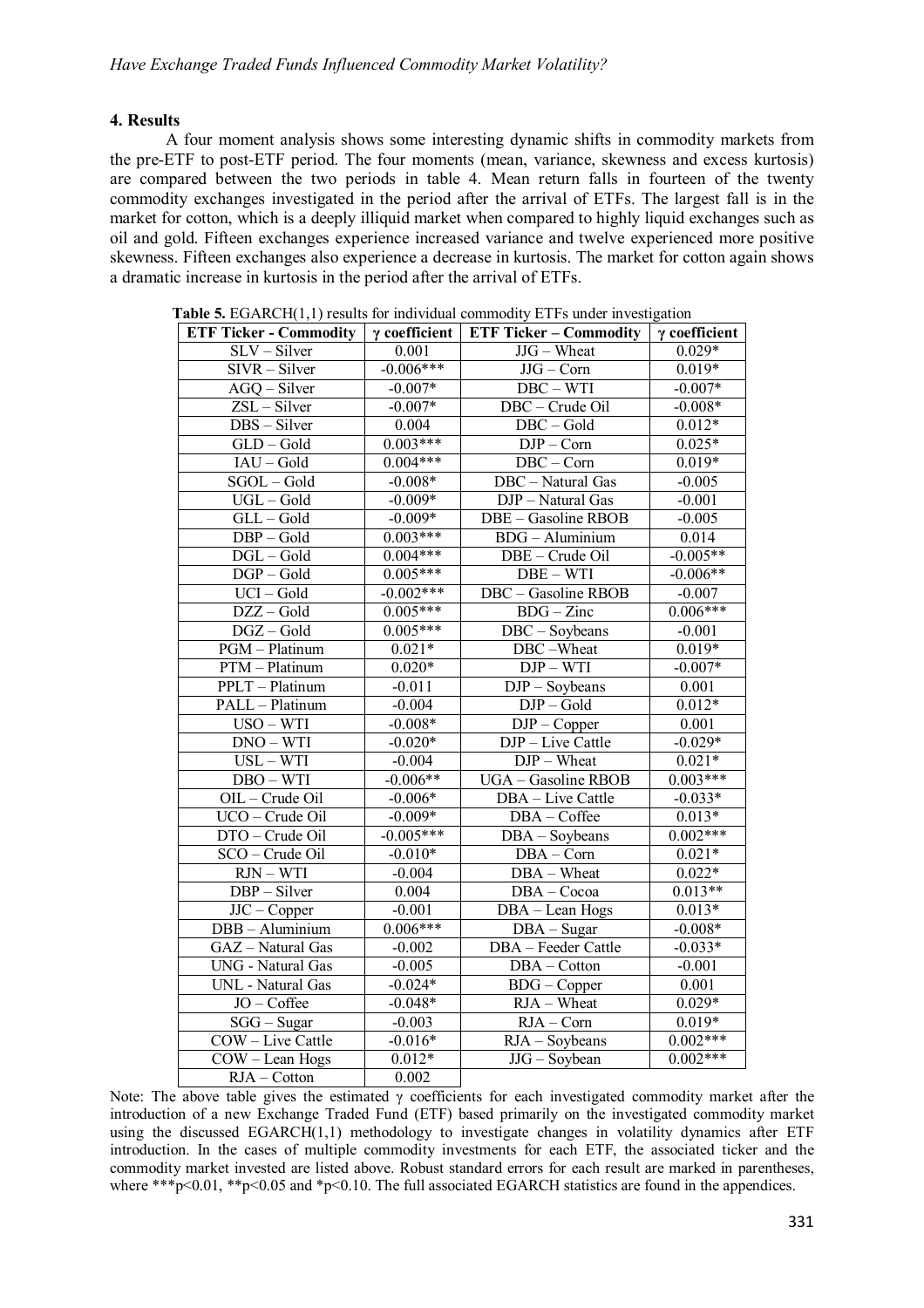The inclusion of a dummy variable in the volatility equation, equal to zero in the period before ETF introduction and one thereafter, provides a coefficient denoted as gamma  $(\gamma)$  which measures the volatility change between the periods before and after ETF introduction. External sources of volatility stemming from currency and equity markets are controlled by the inclusion of an equity term (DJIA) and a currency term (USD) in the mean equation of the EGARCH model, providing results as closely associated to commodity market dynamics as possible.

To segregate the results by market size, the estimated market capitalisation of the commodity market is used (Data taken from Bloomberg, December 2013). Larger commodity markets are usually more liquid, therefore more capable of absorbing the new large-scale investment. These markets are found to remain relatively unaffected from large scale investment associated with ETFs. But the hypothesis being tested is based on the presence of 'noise traders<sup>12</sup>' using ETFs as a platform to enter and exit commodity markets quickly and cheaply with their presence influencing commodity market volatility dynamics. Table 5 displays the estimated gamma coefficients based on the EGARCH investigations for each of the included ETFs. The associated commodity market is also included, and in situations where there are multiple commodity investments for a single ETF, the date of fund initiation is deemed the appropriate date to use the dummy variable in the EGARCH methodology.



**Figure 1.** EGARCH volatility estimates and ETF investment size

Note: The above figure shows the relationship between the EGARCH volatility estimates by commodity market investigated and the relative size of the total investment by the ETF. The shaded grey areas represent the 95% confidence intervals of the observations fitted values. We can clearly see a positive relationship (correlation coefficient of +0.63). The dashed blue lines represent the point at which EGARCH volatility switches from positive to negative, which occurs at a total ETF investment size of \$2.15 billion. Thus markets under this value are associated with decreased volatility stemming from liquidity benefits from ETF investment, whereas those markets above this value are associated with increased EGARCH volatility.

Figure 1 shows the relationship between EGARCH volatility and the size of the total ETF investment in their chosen commodity market. There is a clear positive relationship between EGARCH volatility and the size of the total ETF investment in the specific commodity market. It is also of significant interest that we can clearly segregate ETF investment and market size based on volatility increases and decreases. In this situation, markets with a value of ETF investment under \$2

1

 $12$  A noise trader is described as a trader whose decisions to buy, sell or hold are irrational and erratic. The presence of noise traders in financial markets can then cause prices and risk levels to diverge from expected levels, even if all other traders are rational. In finance, noise obtained a formal definition in a 1986 paper by Fischer Black: 'Noise in the sense of a large number of small events is often a cause factor much more powerful than a small number of large events can be'.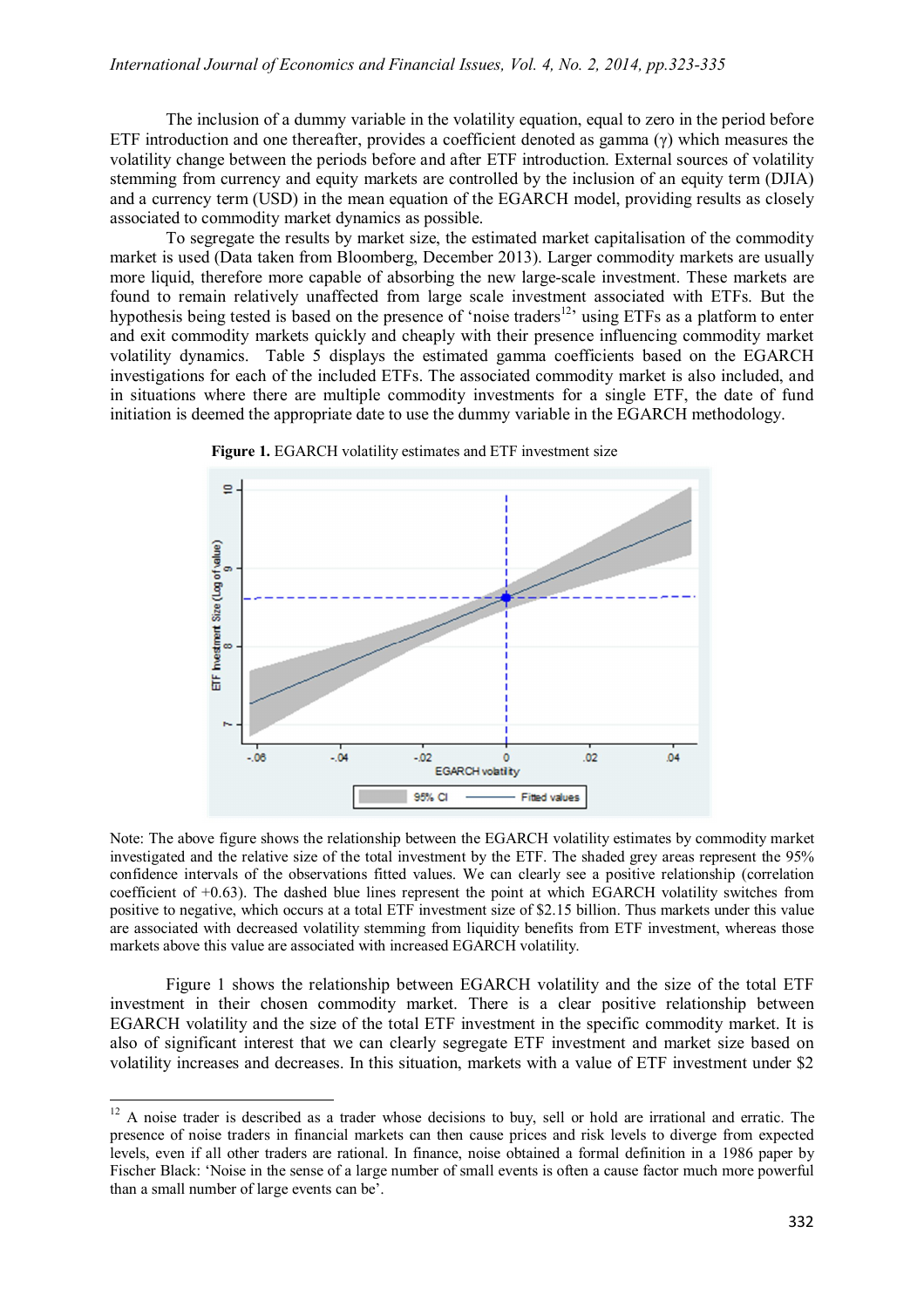billion are associated with decreased EGARCH volatility post-ETF introduction based on the calculated gamma coefficients. This indicates that large funds have increased the volatility of the commodity markets they have invested in, with the daily rebalancing process identified in previous literature as potentially problematic. The CFTC (2011) also raised concerns about large ETF investments possessing the capabilities of dominating commodity markets through size effects. The results in this investigation support these concerns.

ETFs have provided a medium for all investors to easily and cheaply enter and exit commodity markets. Before the introduction of ETFs, these investors would have been unable to enter these same markets due to the high entry costs and margin levels involved. The results in this analysis indicate that smaller commodity markets have benefitted from the new inflow of investment capital stemming from ETFs. The reduced EGARCH volatility found in smaller commodity markets can be attributed to increased liquidity, which increases the flow of information in these markets. Alternatively, larger markets have obtained substantial ETF investment, which in some cases has reached levels close to fifty per cent of the total market size. This monopolistic style dominance stemming from these high ownership levels appears to have increased the volatility of the commodity markets in which these large ETFs invest. These same issues were raised by the CFTC in 2011 and 2012, with specific emphasis on limiting ETF position sizes. ETF managers criticised these statements, citing issues such as increased tracking error due to unhedged positions and tight regulatory stances impeding growth and efficiency within commodity markets as a whole (Thompson Reuters Report, 2011). ETF managers also claim that oversight is instead deemed to be more necessary addressing issues such as unauthorised trading, insider trading, derivatives and synthetic ETFs.

## **5. Conclusions**

Exchange Traded Funds (ETFs) have grown in recent years to become one of the most commonly used investment techniques across international financial markets. The diversification, leverage and ease of use have attracted numerous international investors. This paper specifically investigates whether ETFs amplified or influenced volatility in the period after their introduction.

The findings indicate large differences in volatility between large and small commodity markets in the period after ETF introduction. Larger ETF investments are found to be associated with increased EGARCH volatility. This supports numerous regulatory views (FSA, CFTC, among others) that large ETFs are having dominant effects on the markets in which they have invested. The dummy variable used in the EGARCH model appears significantly positive (representing a volatility increase) in 55 per cent of the ETF introduction scenarios investigated in this research. 28 per cent of the ETFs investigated show significantly negative EGARCH volatility, whereas 17 per cent of the results were positive but insignificant. Larger commodity markets appear to have been directly influenced by the market dominating effects of extremely large ETF holdings. Alternatively, smaller commodity markets appear to have benefitted from ETF investment, as the increased liquidity has improved the transfer of information. Overall, it appears that ETFs have made commodity markets more efficient through new trading counterparties, but this same benefit is associated with more EGARCH volatility. The potential negative market-dominating impacts associated with large ETF investments and their rebalancing processes cannot be rejected.

These findings support calls for more intense regulation of the ETF industry and more investigation into the investment practices and rebalancing processes of the funds in question. The need for regulation of investment size and the imposition of market ownership caps cannot be rejected.

#### **References**

Avellaneda, M., Zhang, S.J., 2009. Path-dependence of leveraged ETF returns, SIAM Journal of Financial Mathematics, 1(1), 586-603.

- Antoniou, A., Holmes, P., 1995. Futures trading, information and spot price volatility: evidence for the FTSE-100 stock index futures contract using GARCH, Journal of Banking and Finance, 19(1), 117-29.
- Antoniou, A., Holmes, P., Priestley, R., 1998. The Effects of Stock Index Futures Trading on stock index volatility: An Analysis of the Asymmetric Response of Volatility to News? The Journal of Futures Markets, 18(2), 151-166.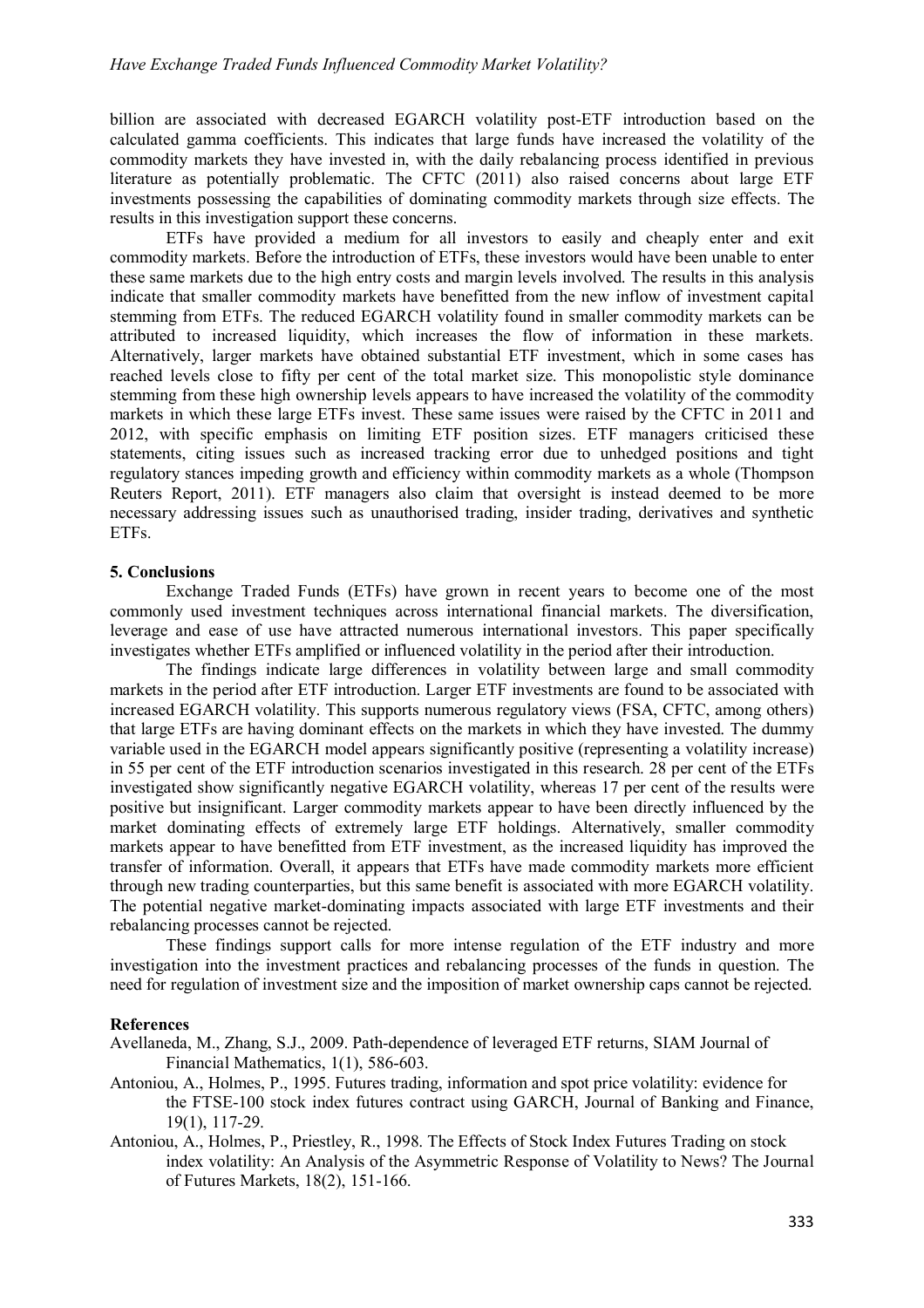Black, F., 1985. 'Noise', Journal of Finance, 41(3), 529-543.

- Bologna, P., Cavallo, L., 2002, Does the Introduction of Stock Index Futures Effectively Reduce Stock Market Volatility? Is the 'Futures Effect' Immediate? Evidence from the Italian stock exchange using GARCH, Applied Financial Economics, 12(3), 183-192.
- Brandt, M.W., Jones, C.S., 2006, Volatility forecasting with range-based EGARCH models, Journal of Business and Economic Statistics, 24(4), 470-486.
- Chatrath, A., Ramchander, S., Song, F., 1995, Does Options Trading Lead to Greater Cash Market Volatility? Journal of Futures Markets, 15(7), pp.785-803.
- Cheng, M. and Madhavan, A., 2009, The Dynamics of Leveraged and Inverse Exchange-Traded Funds, Journal of Investment Management, 7(4), 43-62.
- Cherry, J., 2004, The limits of arbitrage: Evidence from Exchange Traded Funds, Working Paper Series, University of California, Berkley, CA.
- Drimbetas, E., Sariannidisb, N., Porfiris, N., 2007, The effect of derivatives trading on volatility of the underlying asset: evidence from the Greek stock market, Applied Financial Economics, 17(2), 139–148.
- Financial Services Authority, United Kingdom, 2011. 'Retail Conduct Risk Outlook 2011', November, pp.1-96.
- Gastineau, G., 2004, The benchmark index ETF performance problem, A simple solution, Journal of Portfolio Management, 30(2), 96-103.
- Gastineau, G., 2008. 'Exchange Traded Funds', John Wiley and Sons, ISBN:9780470404324.
- Harper, J.T., Madura, J., and Schnusenberg, O., 2006, Performance comparison between exchangetraded funds and closed-end country funds, Journal of International Financial Markets, Institutions and Money, 16(2), 104-122.
- Hughen, J.C., 2003, How Effective is Arbitrage of Foreign Stocks? The Case of the Malaysia Exchange-Traded Fund, Multinational Business Review, 11(2), 17-27.
- Humphries, W.M., 2010, Leveraged ETFs: The Trojan horse has passed the margin-rule gates, The Seattle University Law Review, Fall.
- Jares, T.E., Lavin, A.M., 2004. 'Japan and Hong Kong Exchange Traded Funds (ETFs): Discounts, Returns and Trading Strategies', Journal of Financial Services Research, 25(1), 57-69.
- Kosev, M., Williams, T., 2011. 'Exchange Traded Funds, Reserve Bank of Australia Bulletin, March, pp.51-60.
- Kalaycioglu, S., 2006, Exchange Traded Fund Flows, Working Paper Series, Simon Graduate School of Business, University of Rochester, February.
- Knain-Little, P., 2010, Inverse and leveraged ETFs: Not your father's ETF, The journal of index investing, 1(1), 83-89.
- Kumar, R., Atulya S., Kuldeep S., 1995, The Impact of the Listing of Index Options on the Underlying Stocks, Pacific-Basin Finance Journal, 3(1), 303-317.
- Jing, W., 2006. 'Empirical study on the impact of the SHSE 50 ETF component stocks', Security Market Herald, 2006-05.
- Lu, L., Wang, J., Zhang, G., 2009, Long-term performance of leveraged ETFs, Working Paper Series, Baruch College, August.
- Madura, J., Ngo, T., 2008, Impact of ETF inception on the valuation and trading of component stocks, Applied Financial Economics, 18(12), 995-1007.
- Madura, J., Richie, N., 2004, Overreaction of Exchange Traded Funds during the bubble of 1998- 2002', Journal of Behavioural Finance, 5(2), 91-104.
- Miffre, J., 2007, Country-specific ETFs: an efficient approach to global asset allocation, Journal of asset management, 8(1), 112-122.
- Milonas, N.T., Rompostis, G.G., 2006, Investigating European ETFs: the case of the Swiss Exchange traded Funds, presented at the 2006 Conference of HFAA in Thessaloniki, Greece.
- Nelson, D.B., 1991, Conditional heteroskedasticity in asset returns: a new approach, Econometrica, 59(2), 347-370.
- Pilar, C., Rafael, S., 2002, Does Derivatives Trading Destabilize the Underlying Assets? Evidence from the Spanish Stock Market, Applied Economics Letters, 9(2), 107-10.